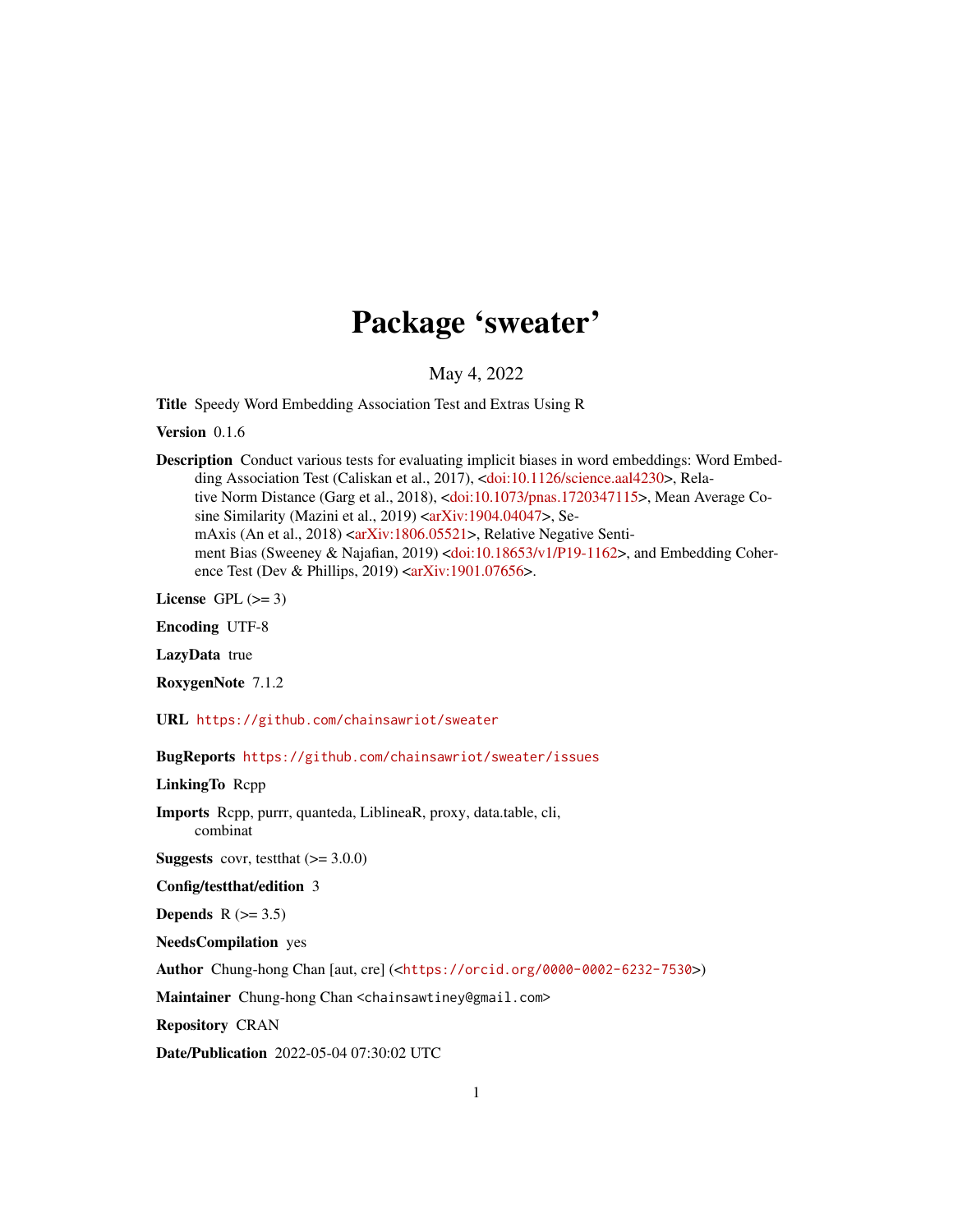## <span id="page-1-0"></span>R topics documented:

|       | $\overline{2}$ |
|-------|----------------|
|       | $\overline{4}$ |
|       | 5              |
|       | 6              |
|       | -6             |
|       | $\overline{7}$ |
|       | -8             |
|       | -9             |
|       |                |
|       |                |
|       |                |
|       |                |
|       |                |
|       |                |
|       |                |
|       |                |
|       |                |
|       |                |
|       |                |
|       |                |
|       |                |
|       |                |
| Index | 23             |

<span id="page-1-1"></span>calculate\_es *Calculate the effect size of a query*

### Description

This function calculates the effect of a query.

### Usage

calculate\_es(x, ...)

### Arguments

| X                       | an S3 object returned from a query, either by the function $query()$ or underlying<br>functions such as $mac()$                                                                    |
|-------------------------|------------------------------------------------------------------------------------------------------------------------------------------------------------------------------------|
| $\cdot$ $\cdot$ $\cdot$ | additional parameters for the effect size functions                                                                                                                                |
|                         | r for weat: a boolean to denote whether convert the effect size to biserial cor-<br>relation coefficient.                                                                          |
|                         | standardize for weat: a boolean to denote whether to correct the difference<br>by the standard division. The standardized version can be interpreted the<br>same way as Cohen's d. |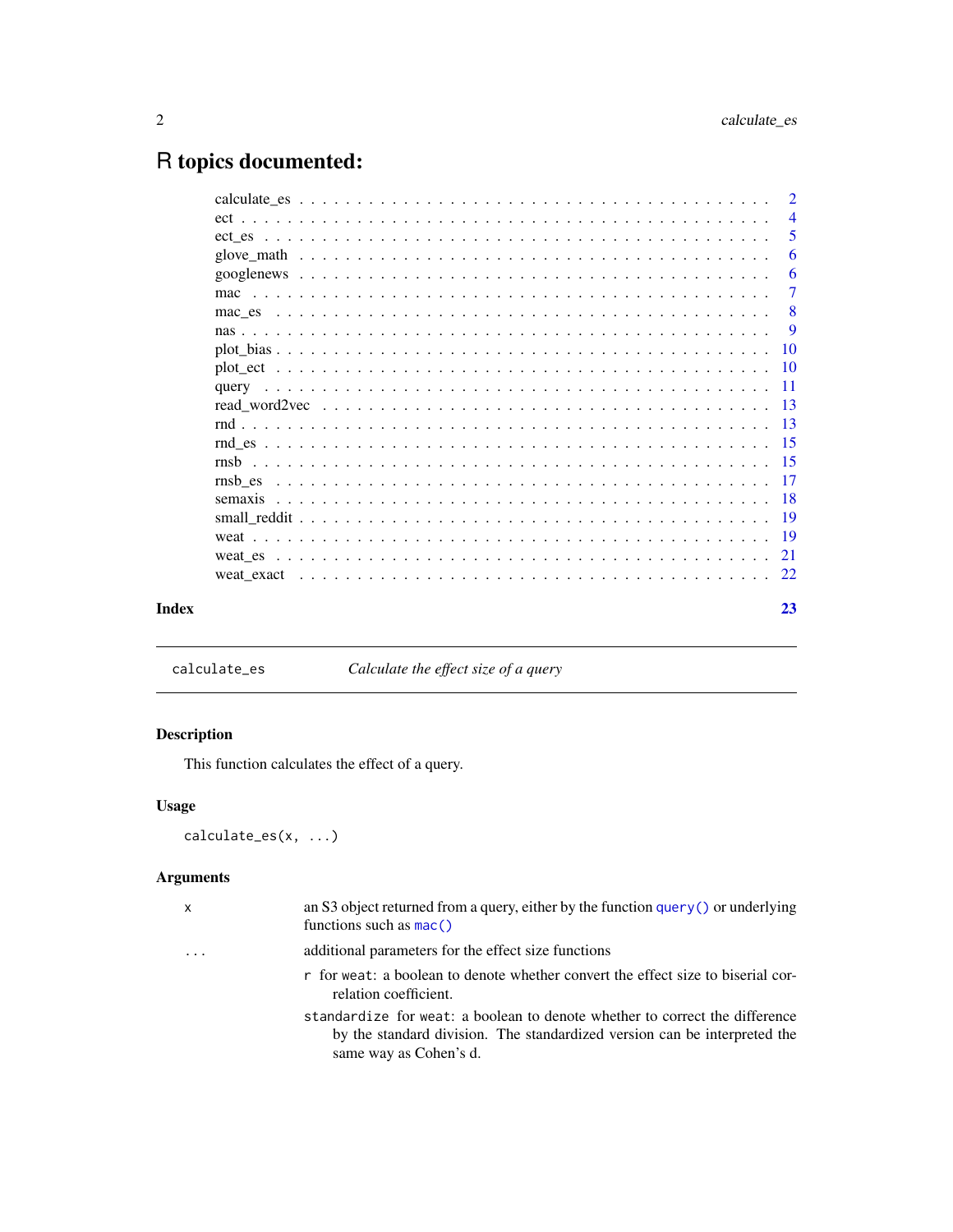#### <span id="page-2-0"></span>calculate\_es 3

#### Details

The following methods are supported.

- mac mean cosine distance value. The value makes sense only for comparison (e.g. before and after debiasing). But a lower value indicates greater association between the target words and the attribute words.
- rnd sum of all relative norm distances. It equals to zero when there is no bias.
- rnsb Kullback-Leibler divergence of the predicted negative probabilities, P, from the uniform distribution. A lower value indicates less bias.
- ect Spearman Coefficient of an Embedding Coherence Test. The value ranges from -1 to +1 and a larger value indicates less bias.
- weat The standardized effect size (default) can be interpreted the same way as Cohen's D.

#### Value

effect size

#### Author(s)

Chung-hong Chan

#### References

Caliskan, A., Bryson, J. J., & Narayanan, A. (2017). Semantics derived automatically from language corpora contain human-like biases. Science, 356(6334), 183-186. [doi:10.1126/science.aal4230](https://doi.org/10.1126/science.aal4230) Dev, S., & Phillips, J. (2019, April). [Attenuating bias in word vectors.](https://proceedings.mlr.press/v89/dev19a.html) In The 22nd International Conference on Artificial Intelligence and Statistics (pp. 879-887). PMLR. Garg, N., Schiebinger, L., Jurafsky, D., & Zou, J. (2018). Word embeddings quantify 100 years of gender and ethnic stereotypes. Proceedings of the National Academy of Sciences, 115(16), E3635-E3644. [doi:10.1073/](https://doi.org/10.1073/pnas.1720347115) [pnas.1720347115](https://doi.org/10.1073/pnas.1720347115) Manzini, T., Lim, Y. C., Tsvetkov, Y., & Black, A. W. (2019). [Black is to crim](https://arxiv.org/abs/1904.04047)[inal as caucasian is to police: Detecting and removing multiclass bias in word embeddings.](https://arxiv.org/abs/1904.04047) arXiv preprint arXiv:1904.04047. Sweeney, C., & Najafian, M. (2019, July). [A transparent framework for](https://aclanthology.org/P19-1162/) [evaluating unintended demographic bias in word embeddings.](https://aclanthology.org/P19-1162/) In Proceedings of the 57th Annual Meeting of the Association for Computational Linguistics (pp. 1662-1667).

#### See Also

[weat\\_es\(\)](#page-20-1), [mac\\_es\(\)](#page-7-1), [rnd\\_es\(\)](#page-14-1), [rnsb\\_es\(\)](#page-16-1), [ect\\_es\(\)](#page-4-1)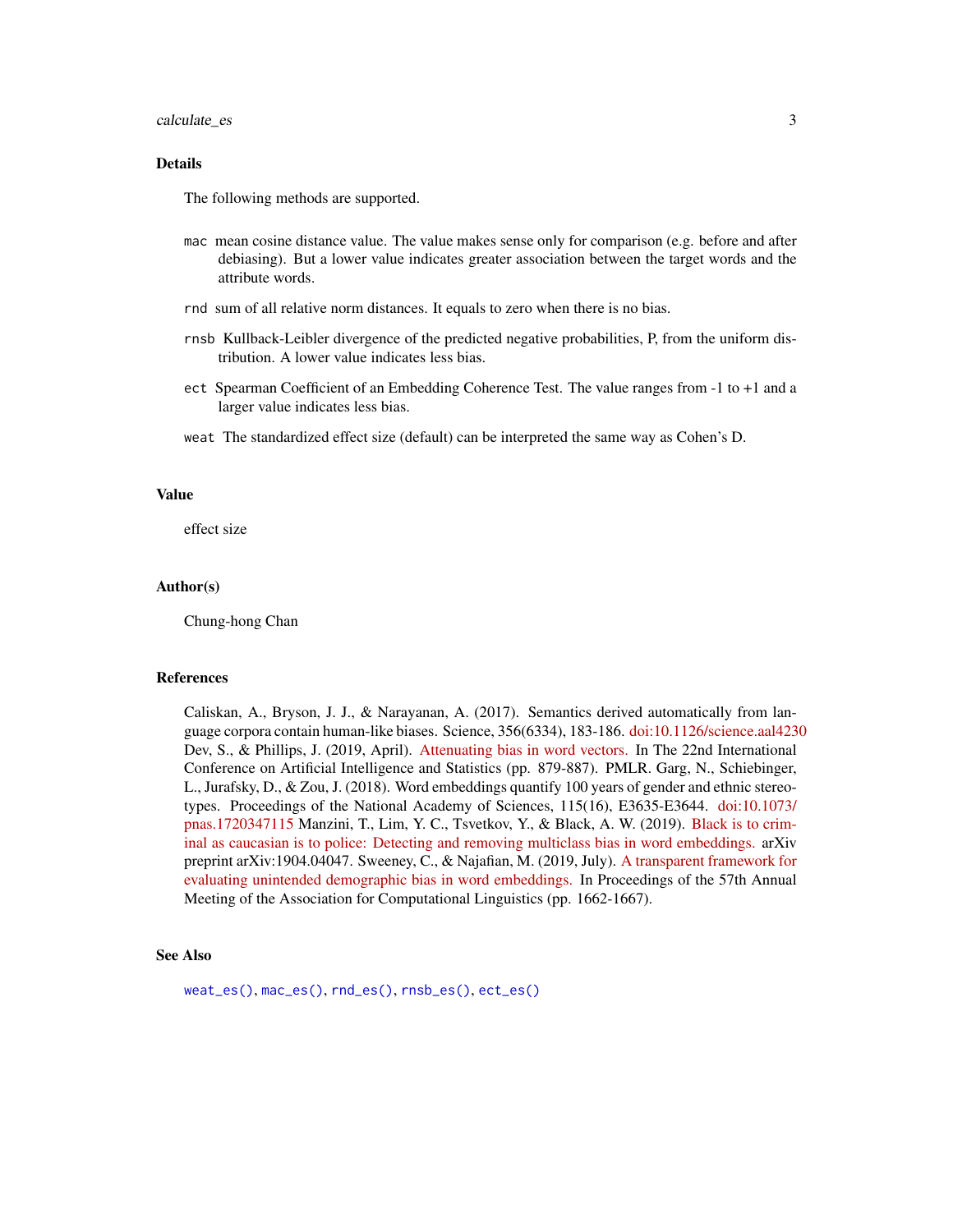<span id="page-3-1"></span><span id="page-3-0"></span>This function estimate the Embedding Coherence Test (ECT) of word embeddings (Dev & Philips, 2019). If possible, please use [query\(\)](#page-10-1) instead.

#### Usage

ect(w, S\_words, A\_words, B\_words, verbose = FALSE)

#### Arguments

| W       | a numeric matrix of word embeddings, e.g. from read_word2vec                                                                                                                |
|---------|-----------------------------------------------------------------------------------------------------------------------------------------------------------------------------|
| S_words | a character vector of the first set of target words. In an example of studying<br>gender stereotype, it can include occupations such as programmer, engineer,<br>scientists |
| A_words | a character vector of the first set of attribute words. In an example of studying<br>gender stereotype, it can include words such as man, male, he, his.                    |
| B_words | a character vector of the second set of attribute words. In an example of studying<br>gender stereotype, it can include words such as woman, female, she, her.              |
| verbose | logical, whether to display information                                                                                                                                     |

#### Value

A list with class "ect" containing the following components:

\$A\_words the input A\_words

\$B\_words the input B\_words

\$S\_words the input S\_words

- \$u\_a Cosine similarity between each word vector of S\_words and average vector of A\_words
- \$u\_b Cosine similarity between each word vector of S\_words and average vector of B\_words

#### Author(s)

Chung-hong Chan

#### References

Dev, S., & Phillips, J. (2019, April). [Attenuating bias in word vectors.](https://proceedings.mlr.press/v89/dev19a.html) In The 22nd International Conference on Artificial Intelligence and Statistics (pp. 879-887). PMLR.

#### See Also

[ect\\_es\(\)](#page-4-1) can be used to obtain the effect size of the test. [plot\\_ect\(\)](#page-9-1) can be used to visualize the result.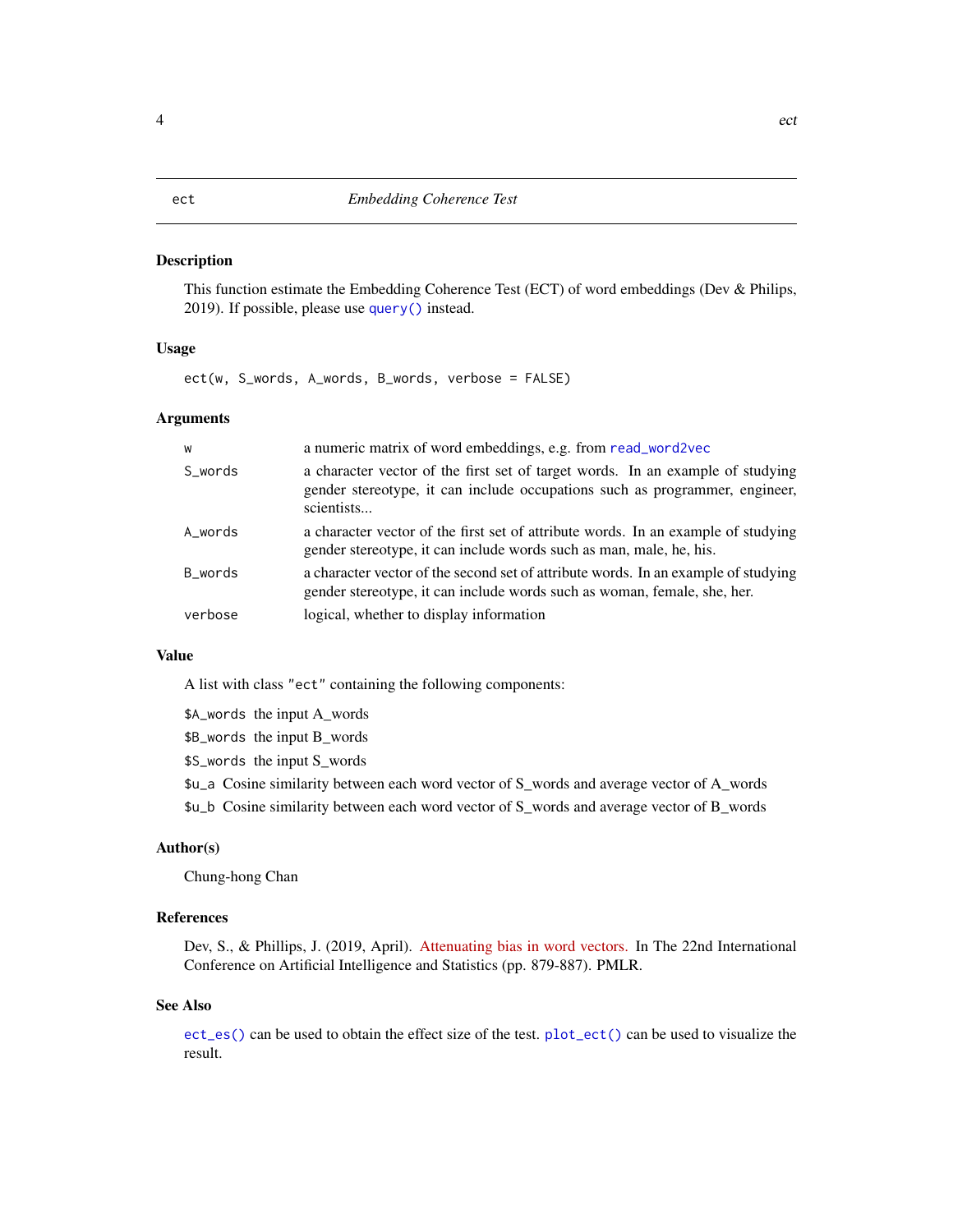#### <span id="page-4-0"></span>ect\_es 5

#### Examples

```
data(googlenews)
S1 <- c("janitor", "statistician", "midwife", "bailiff", "auctioneer",
"photographer", "geologist", "shoemaker", "athlete", "cashier", "dancer",
"housekeeper", "accountant", "physicist", "gardener", "dentist", "weaver",
"blacksmith", "psychologist", "supervisor", "mathematician", "surveyor",
"tailor", "designer", "economist", "mechanic", "laborer", "postmaster",
"broker", "chemist", "librarian", "attendant", "clerical", "musician",
"porter", "scientist", "carpenter", "sailor", "instructor", "sheriff",
"pilot", "inspector", "mason", "baker", "administrator", "architect",
"collector", "operator", "surgeon", "driver", "painter", "conductor",
"nurse", "cook", "engineer", "retired", "sales", "lawyer", "clergy",
"physician", "farmer", "clerk", "manager", "guard", "artist", "smith",
"official", "police", "doctor", "professor", "student", "judge",
"teacher", "author", "secretary", "soldier")
A1 <- c("he", "son", "his", "him", "father", "man", "boy", "himself",
"male", "brother", "sons", "fathers", "men", "boys", "males", "brothers",
"uncle", "uncles", "nephew", "nephews")
B1 <- c("she", "daughter", "hers", "her", "mother", "woman", "girl",
"herself", "female", "sister", "daughters", "mothers", "women", "girls",
"females", "sisters", "aunt", "aunts", "niece", "nieces")
garg_f1 <- ect(googlenews, S1, A1, B1)
plot_ect(garg_f1)
```
ect\_es *Calculate the Spearman Coefficient of an ECT result*

#### Description

This functions calculates the Spearman Coefficient of an Embedding Coherence Test. The value ranges from -1 to +1 and a larger value indicates less bias. If possible, please use [calculate\\_es\(\)](#page-1-1) instead.

#### Usage

ect\_es(x)

#### Arguments

x an ect object from the ect () function.

#### Value

Spearman Coefficient

#### Author(s)

Chung-hong Chan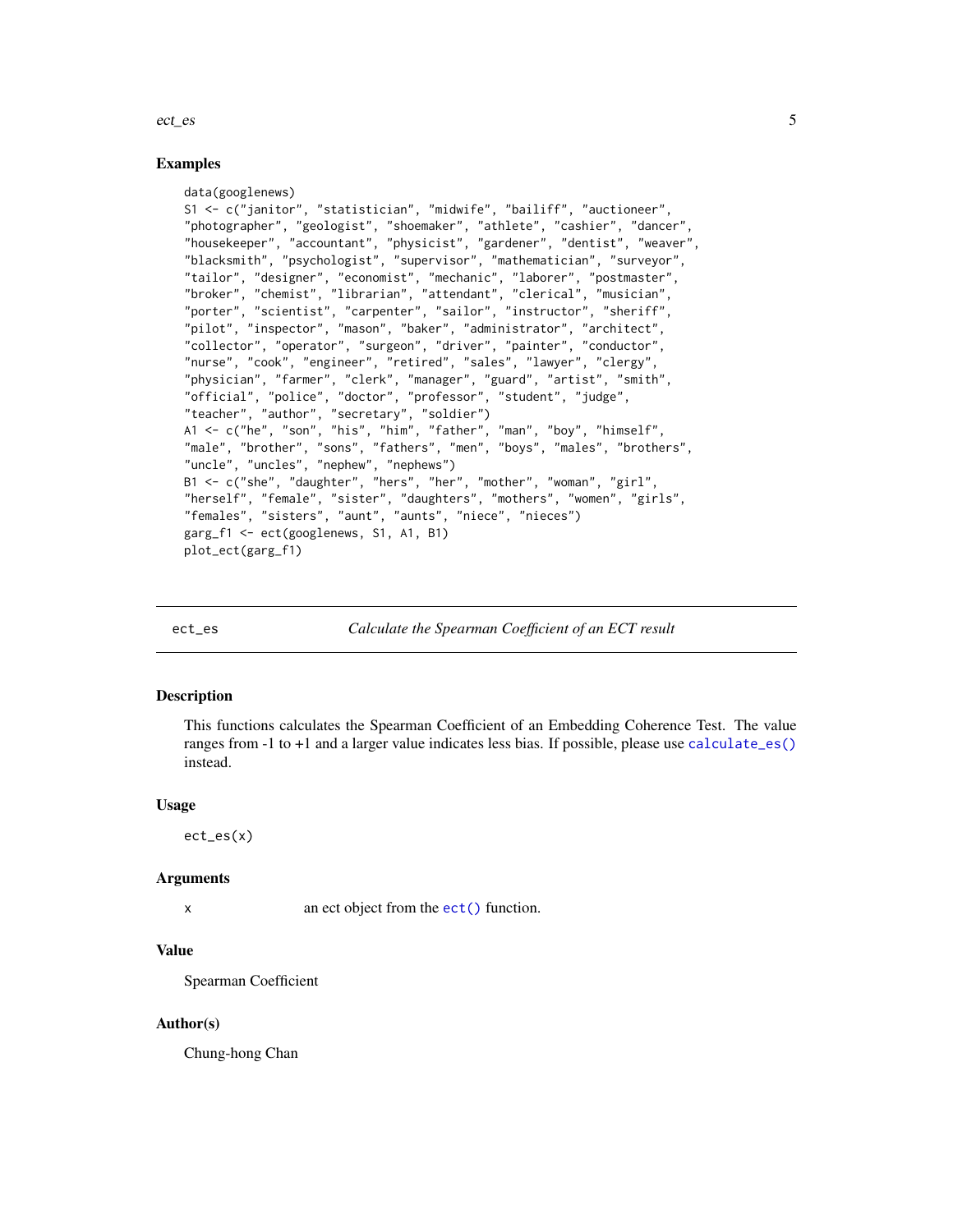#### <span id="page-5-0"></span>References

Dev, S., & Phillips, J. (2019, April). [Attenuating bias in word vectors.](https://proceedings.mlr.press/v89/dev19a.html) In The 22nd International Conference on Artificial Intelligence and Statistics (pp. 879-887). PMLR.

glove\_math *A subset of the pretrained GLoVE word vectors*

#### Description

This is a subset of the original pretrained GLoVE word vectors provided by Pennington et al (2017). The same word vectors were used in Caliskan et al. (2017) to study biases.

#### Usage

glove\_math

#### Format

An object of class matrix (inherits from array) with 32 rows and 300 columns.

#### References

Pennington, J., Socher, R., & Manning, C. D. (2014, October). [Glove: Global vectors for word rep](https://aclanthology.org/D14-1162/)[resentation.](https://aclanthology.org/D14-1162/) In Proceedings of the 2014 conference on empirical methods in natural language processing (EMNLP) (pp. 1532-1543). Caliskan, A., Bryson, J. J., & Narayanan, A. (2017). Semantics derived automatically from language corpora contain human-like biases. Science, 356(6334), 183- 186. [doi:10.1126/science.aal4230](https://doi.org/10.1126/science.aal4230)

googlenews *A subset of the pretrained word2vec word vectors*

#### Description

This is a subset of the original pretrained word2vec word vectors trained on Google News. The same word vectors were used in Garg et al. (2018) to study biases.

#### Usage

googlenews

#### Format

An object of class matrix (inherits from array) with 116 rows and 300 columns.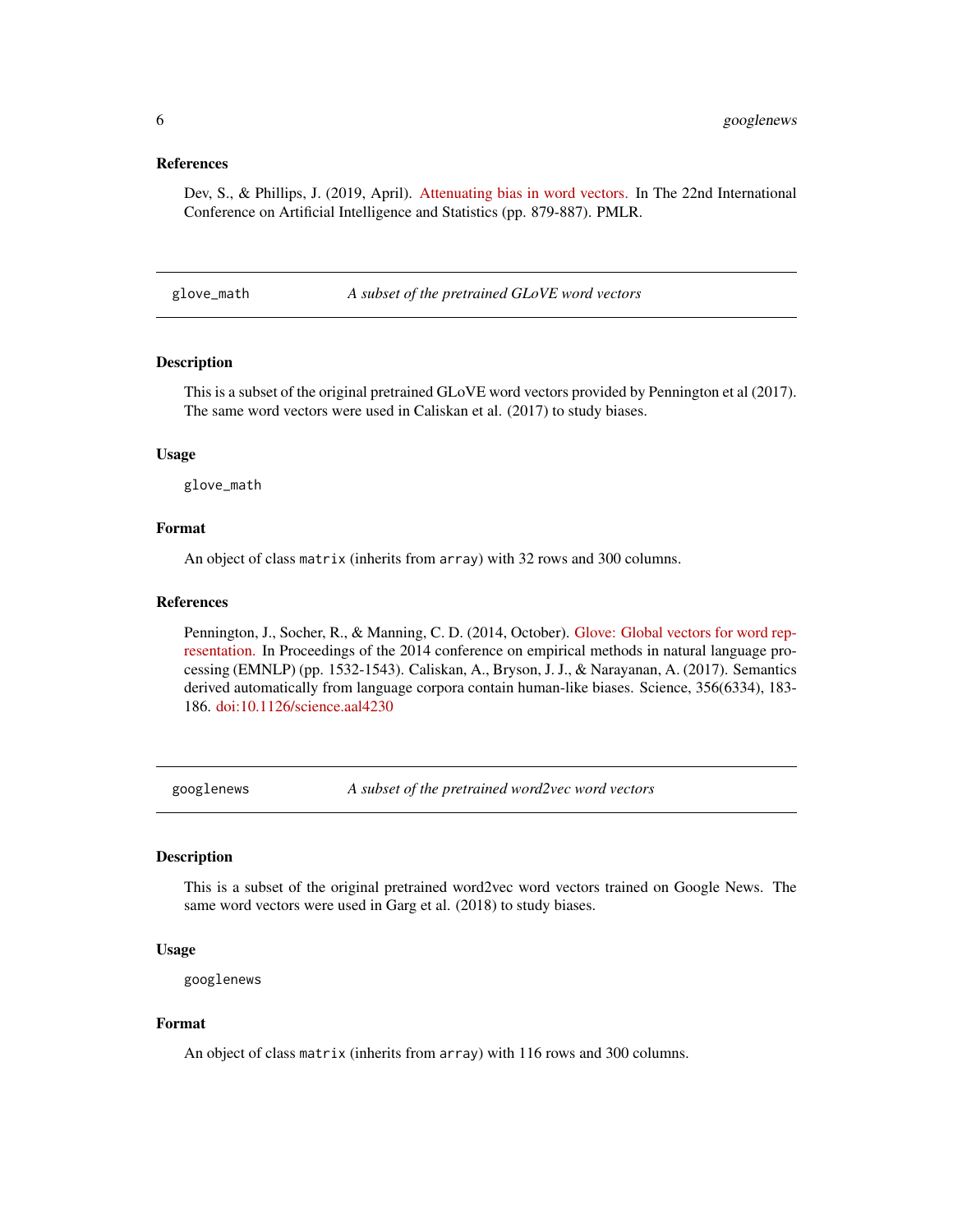### <span id="page-6-0"></span> $\Gamma$   $\sim$  7

#### References

Garg, N., Schiebinger, L., Jurafsky, D., & Zou, J. (2018). Word embeddings quantify 100 years of gender and ethnic stereotypes. Proceedings of the National Academy of Sciences, 115(16), E3635- E3644. [doi:10.1073/pnas.1720347115](https://doi.org/10.1073/pnas.1720347115)

<span id="page-6-1"></span>

#### mac *Mean average cosine similarity*

#### Description

This function calculates the mean average cosine similarity (MAC) score proposed in Manzini et al (2019). If possible, please use [query\(\)](#page-10-1) instead.

#### Usage

mac(w, S\_words, A\_words, verbose = FALSE)

#### Arguments

| W       | a numeric matrix of word embeddings, e.g. from read_word2vec                                                                                                                |
|---------|-----------------------------------------------------------------------------------------------------------------------------------------------------------------------------|
| S_words | a character vector of the first set of target words. In an example of studying<br>gender stereotype, it can include occupations such as programmer, engineer,<br>scientists |
| A words | a character vector of the first set of attribute words. In an example of studying<br>gender stereotype, it can include words such as man, male, he, his.                    |
| verbose | logical, whether to display information                                                                                                                                     |

#### Value

A list with class "mac" containing the following components:

\$P a vector of cosine similarity values for every word in S\_words

\$S\_words the input S\_words

\$A\_words the input A\_words

[mac\\_es](#page-7-1) can be used to obtain the effect size of the test.

#### Author(s)

Chung-hong Chan

#### References

Manzini, T., Lim, Y. C., Tsvetkov, Y., & Black, A. W. (2019). [Black is to criminal as cau](https://arxiv.org/abs/1904.04047)[casian is to police: Detecting and removing multiclass bias in word embeddings.](https://arxiv.org/abs/1904.04047) arXiv preprint arXiv:1904.04047.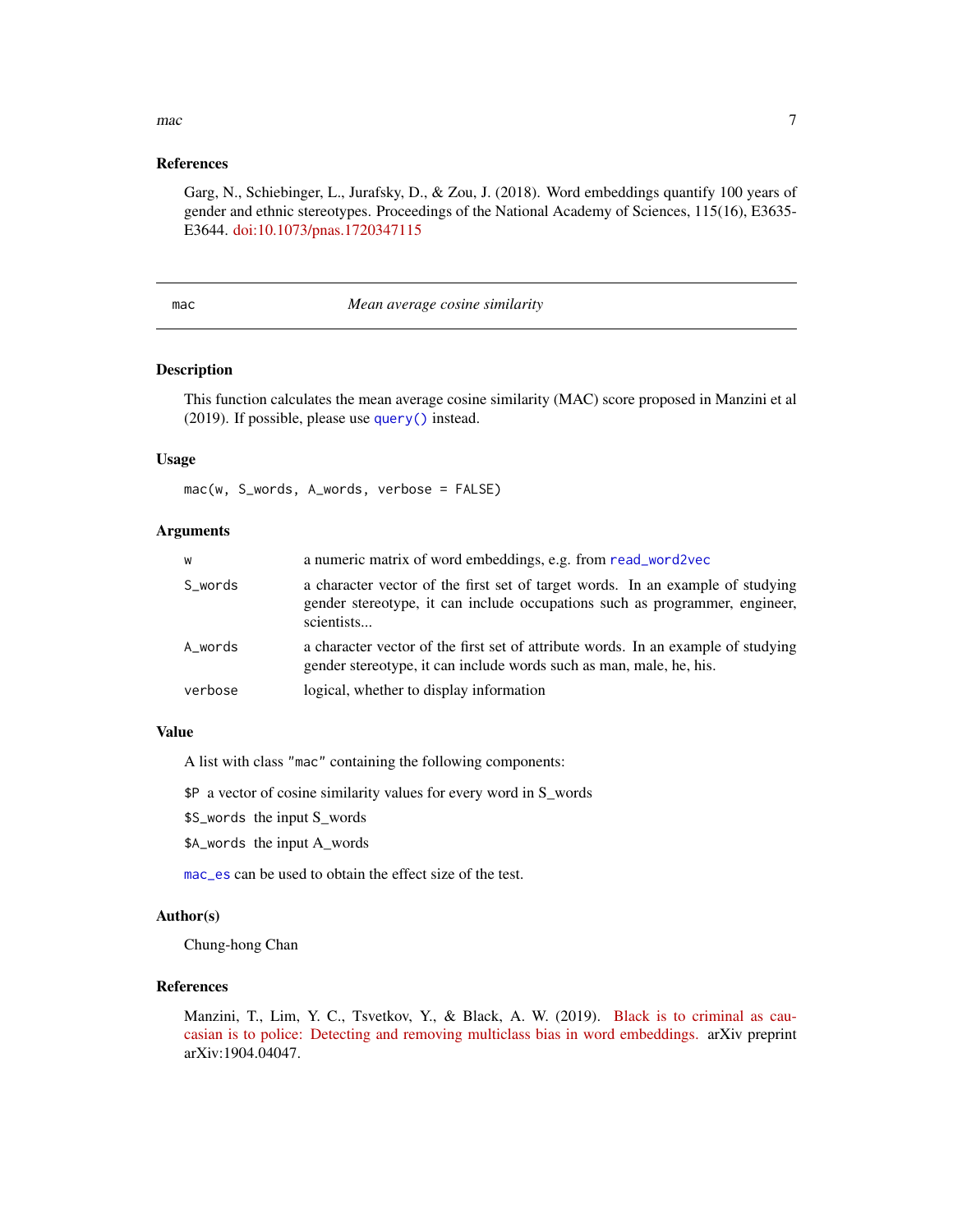#### Examples

```
data(googlenews)
S1 <- c("janitor", "statistician", "midwife", "bailiff", "auctioneer",
"photographer", "geologist", "shoemaker", "athlete", "cashier", "dancer",
"housekeeper", "accountant", "physicist", "gardener", "dentist", "weaver",
"blacksmith", "psychologist", "supervisor", "mathematician", "surveyor",
"tailor", "designer", "economist", "mechanic", "laborer", "postmaster",
"broker", "chemist", "librarian", "attendant", "clerical", "musician",
"porter", "scientist", "carpenter", "sailor", "instructor", "sheriff",
"pilot", "inspector", "mason", "baker", "administrator", "architect",
"collector", "operator", "surgeon", "driver", "painter", "conductor",
"nurse", "cook", "engineer", "retired", "sales", "lawyer", "clergy",
"physician", "farmer", "clerk", "manager", "guard", "artist", "smith",
"official", "police", "doctor", "professor", "student", "judge", "teacher",
"author", "secretary", "soldier")
A1 <- c("he", "son", "his", "him", "father", "man", "boy", "himself",
"male", "brother", "sons", "fathers", "men", "boys", "males", "brothers",
"uncle", "uncles", "nephew", "nephews")
x <- mac(googlenews, S1, A1)
x$P
```
<span id="page-7-1"></span>mac\_es *Calculation of MAC Effect Size*

#### Description

This function calculates the mean of cosine distance values. If possible, please use [calculate\\_es\(\)](#page-1-1) instead.

#### Usage

 $mac\_es(x)$ 

#### Arguments

x an object from the function [mac](#page-6-1)

#### Value

Mean of all cosine similarity values

#### Author(s)

Chung-hong Chan

#### References

Manzini, T., Lim, Y. C., Tsvetkov, Y., & Black, A. W. (2019). [Black is to criminal as cau](https://arxiv.org/abs/1904.04047)[casian is to police: Detecting and removing multiclass bias in word embeddings.](https://arxiv.org/abs/1904.04047) arXiv preprint arXiv:1904.04047.

<span id="page-7-0"></span>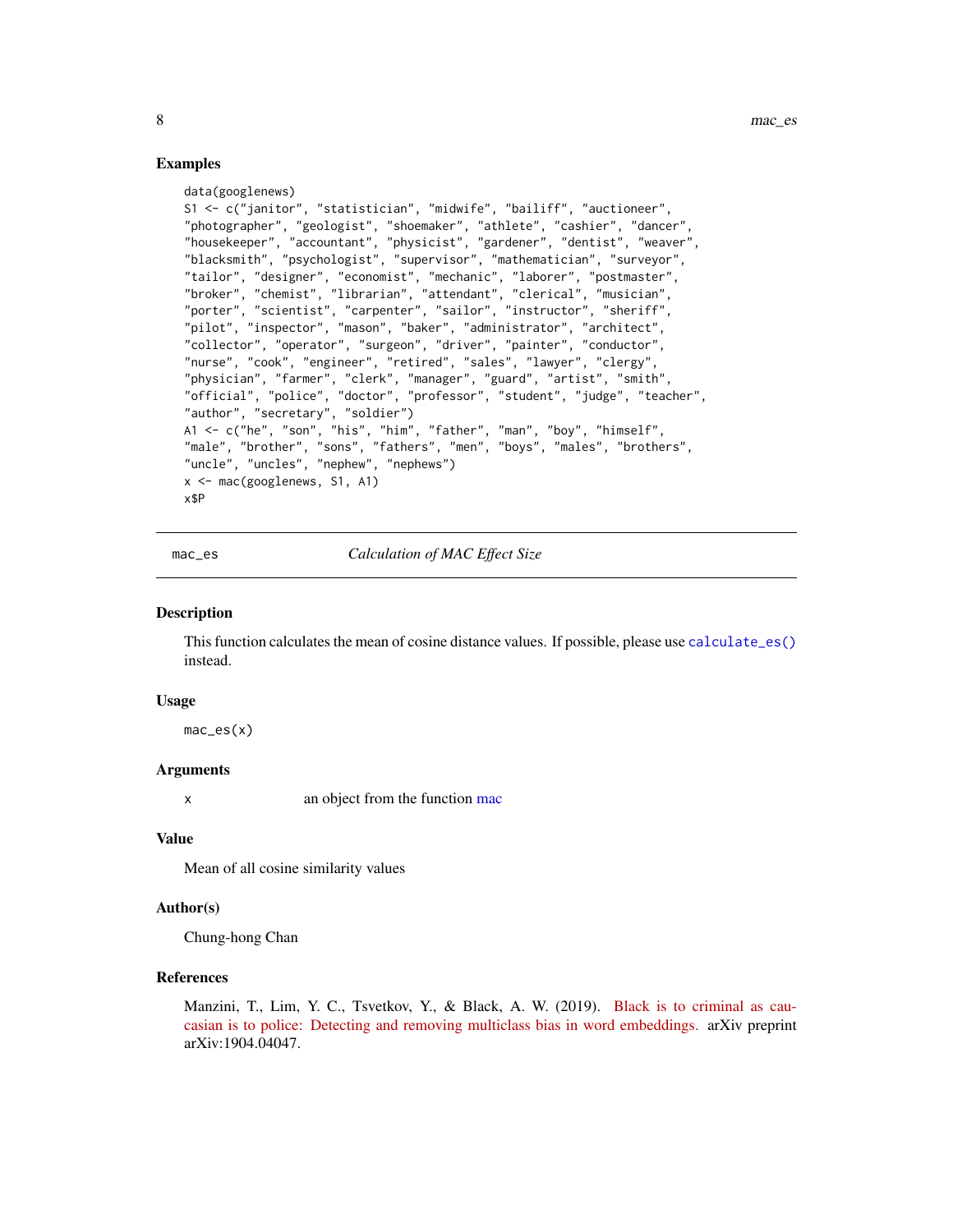<span id="page-8-1"></span><span id="page-8-0"></span>This functions quantifies the bias in a set of word embeddings by Caliskan et al (2017). In comparison to WEAT introduced in the same paper, this method is more suitable for continuous ground truth data. See Figure 1 and Figure 2 of the original paper. If possible, please use [query\(\)](#page-10-1) instead.

#### Usage

nas(w, S\_words, A\_words, B\_words, verbose = FALSE)

#### Arguments

| W       | a numeric matrix of word embeddings, e.g. from read_word2vec                                                                                                                |
|---------|-----------------------------------------------------------------------------------------------------------------------------------------------------------------------------|
| S_words | a character vector of the first set of target words. In an example of studying<br>gender stereotype, it can include occupations such as programmer, engineer,<br>scientists |
| A_words | a character vector of the first set of attribute words. In an example of studying<br>gender stereotype, it can include words such as man, male, he, his.                    |
| B_words | a character vector of the second set of attribute words. In an example of studying<br>gender stereotype, it can include words such as woman, female, she, her.              |
| verbose | logical, whether to display information                                                                                                                                     |
|         |                                                                                                                                                                             |

#### Value

A list with class "nas" containing the following components:

\$P a vector of normalized association score for every word in S

\$raw a list of raw results used for calculating normalized association scores

\$S\_words the input S\_words

\$A\_words the input A\_words

\$B\_words the input B\_words

#### Author(s)

Chung-hong Chan

#### References

Caliskan, A., Bryson, J. J., & Narayanan, A. (2017). Semantics derived automatically from language corpora contain human-like biases. Science, 356(6334), 183-186. [doi:10.1126/science.aal4230](https://doi.org/10.1126/science.aal4230)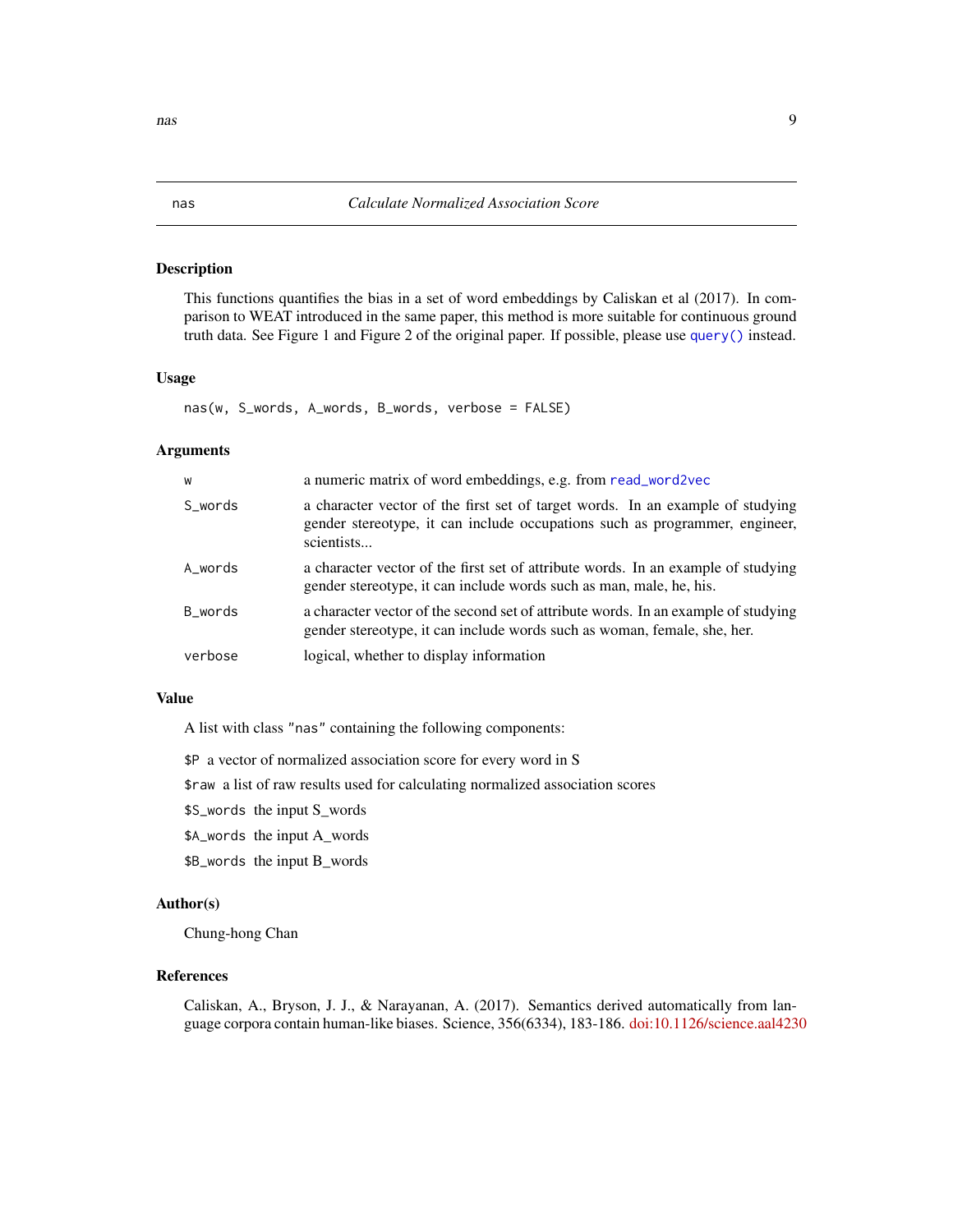<span id="page-9-2"></span><span id="page-9-0"></span>

For ect, this function calls [plot\\_ect\(\)](#page-9-1). For other tests (except weat), this function plots the bias of words in S as a Cleveland Dot Plot. Plotting the result of weat is not supported.

#### Usage

```
plot_bias(x)
```
## S3 method for class 'sweater'  $plot(x, \ldots)$ 

#### Arguments

|         | an S3 object returned from mac, rnd, semaxis, nas or rnsb |
|---------|-----------------------------------------------------------|
| $\cdot$ | other parameters                                          |

#### Value

a plot

#### Author(s)

Chung-hong Chan

<span id="page-9-1"></span>plot\_ect *Plot an ECT result on a two-dimensional plane*

#### Description

This functions plot the words in S\_words on a 2D plane according to their association with the average vectors of A\_words and B\_words. A equality line is also added. Words along the equality line have less bias. Words located on the upper side of the equality line have a stronger association with A\_words and vice versa.

#### Usage

 $plot\_ect(x, \ldots)$ 

#### Arguments

|          | an ect object from the ect function.                    |
|----------|---------------------------------------------------------|
| $\cdots$ | additional parameters to the underlying plot() function |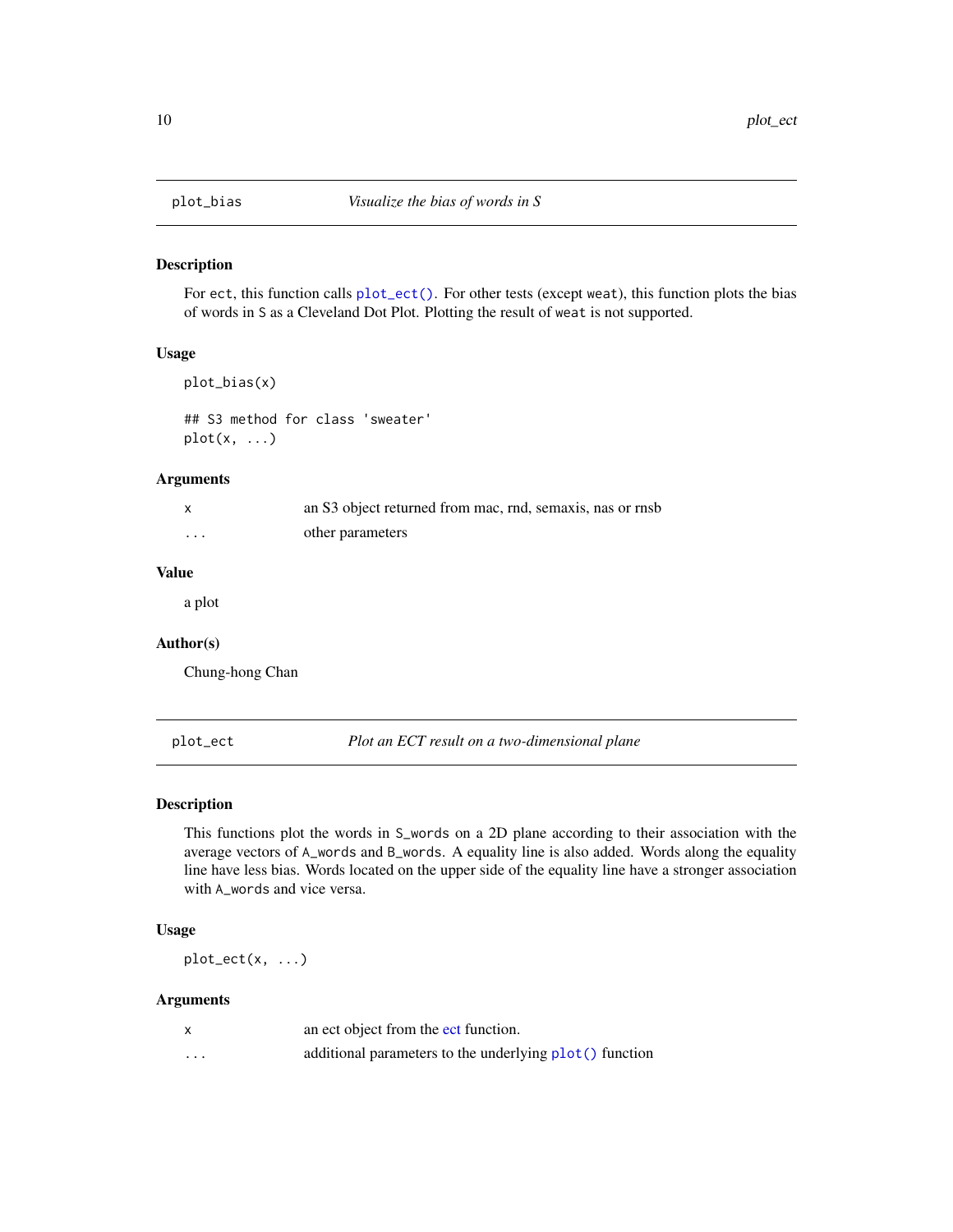#### <span id="page-10-0"></span>query and the contract of the contract of the contract of the contract of the contract of the contract of the contract of the contract of the contract of the contract of the contract of the contract of the contract of the

#### Value

a plot

### Author(s)

Chung-hong Chan

<span id="page-10-1"></span>query *A common interface for making query*

#### <span id="page-10-2"></span>Description

This function makes a query based on the supplied parameters. The object can then be displayed by the S3 method [print.sweater\(\)](#page-10-2) and plotted by [plot.sweater\(\)](#page-9-2).

#### Usage

```
query(
  w,
  S_words,
  T_words,
  A_words,
  B_words,
  method = "guess",
  verbose = FALSE,
  ...
\mathcal{L}## S3 method for class 'sweater'
```

```
print(x, \ldots)
```
#### Arguments

| W       | a numeric matrix of word embeddings, e.g. from read_word2vec                                                                                                                                                                         |
|---------|--------------------------------------------------------------------------------------------------------------------------------------------------------------------------------------------------------------------------------------|
| S words | a character vector of the first set of target words. In an example of studying<br>gender stereotype, it can include occupations such as programmer, engineer,<br>scientists                                                          |
| T_words | a character vector of the second set of target words. In an example of studying<br>gender stereotype, it can include occupations such as nurse, teacher, librarian                                                                   |
| A_words | a character vector of the first set of attribute words. In an example of studying<br>gender stereotype, it can include words such as man, male, he, his.                                                                             |
| B_words | a character vector of the second set of attribute words. In an example of studying<br>gender stereotype, it can include words such as woman, female, she, her.                                                                       |
| method  | string, the method to be used to make the query. Available options are: weat,<br>mac, nas, semaxis, rnsb, rnd, nas, ect and guess. If "guess", the function<br>selects one of the following methods based on your provided wordsets. |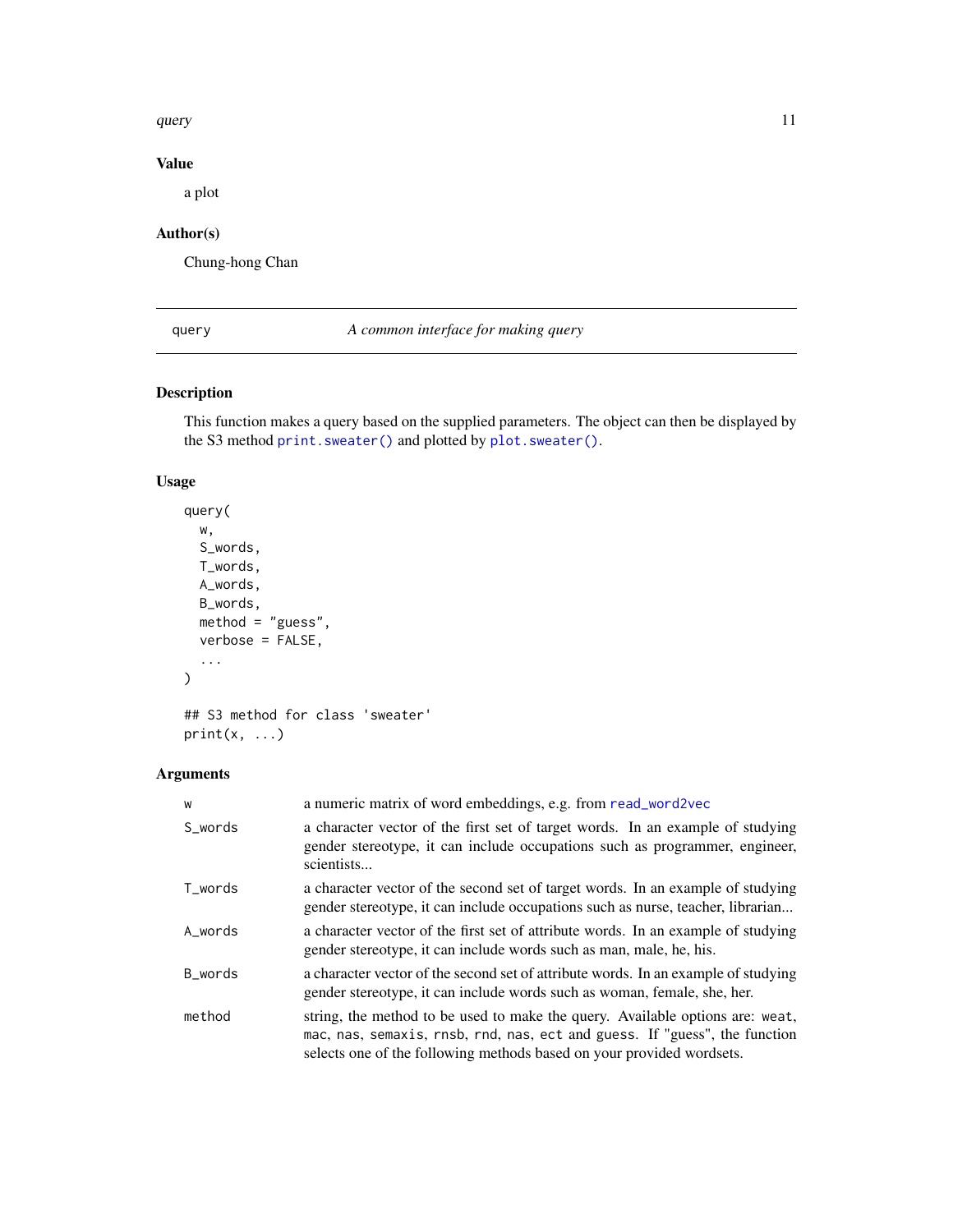<span id="page-11-0"></span>

|                         | • S_words & A_words - "mac"                                                                                                                                              |
|-------------------------|--------------------------------------------------------------------------------------------------------------------------------------------------------------------------|
|                         | • S_words, A_words & B_words - "rnd"                                                                                                                                     |
|                         | • S_words, T_words, A_words & B_words - "weat"                                                                                                                           |
| verbose                 | logical, whether to display information                                                                                                                                  |
| $\cdot$ $\cdot$ $\cdot$ | additional parameters for the underlying function                                                                                                                        |
|                         | 1 for "semaxis": an integer indicates the number of words to augment each<br>word in A and B based on cosine, see An et al $(2018)$ . Default to 0 (no<br>augmentation). |
|                         | levels for "rnsb": levels of entries in a hierarchical dictionary that will be<br>applied (see quanteda:: $dfm\_lookup()$ )                                              |
| X                       | a sweater S3 object                                                                                                                                                      |
|                         |                                                                                                                                                                          |

#### Value

a sweater S3 object

#### Author(s)

Chung-hong Chan

#### See Also

[weat\(\)](#page-18-1), [mac\(\)](#page-6-1), [nas\(\)](#page-8-1), [semaxis\(\)](#page-17-1), [rnsb\(\)](#page-14-2), [rnd\(\)](#page-12-2), [nas\(\)](#page-8-1), [ect\(\)](#page-3-1)

```
data(googlenews)
S1 <- c("janitor", "statistician", "midwife", "bailiff", "auctioneer",
"photographer", "geologist", "shoemaker", "athlete", "cashier", "dancer",
"housekeeper", "accountant", "physicist", "gardener", "dentist", "weaver",
"blacksmith", "psychologist", "supervisor", "mathematician", "surveyor",
"tailor", "designer", "economist", "mechanic", "laborer", "postmaster",
"broker", "chemist", "librarian", "attendant", "clerical", "musician",
"porter", "scientist", "carpenter", "sailor", "instructor", "sheriff",
"pilot", "inspector", "mason", "baker", "administrator", "architect",
"collector", "operator", "surgeon", "driver", "painter", "conductor",
"nurse", "cook", "engineer", "retired", "sales", "lawyer", "clergy",
"physician", "farmer", "clerk", "manager", "guard", "artist", "smith",
"official", "police", "doctor", "professor", "student", "judge",
"teacher", "author", "secretary", "soldier")
A1 <- c("he", "son", "his", "him", "father", "man", "boy", "himself",
"male", "brother", "sons", "fathers", "men", "boys", "males", "brothers",
"uncle", "uncles", "nephew", "nephews")
B1 <- c("she", "daughter", "hers", "her", "mother", "woman", "girl",
"herself", "female", "sister", "daughters", "mothers", "women", "girls",
"females", "sisters", "aunt", "aunts", "niece", "nieces")
garg_f1 <- query(googlenews, S_words = S1, A_words = A1, B_words = B1)
garg_f1
plot(garg_f1)
```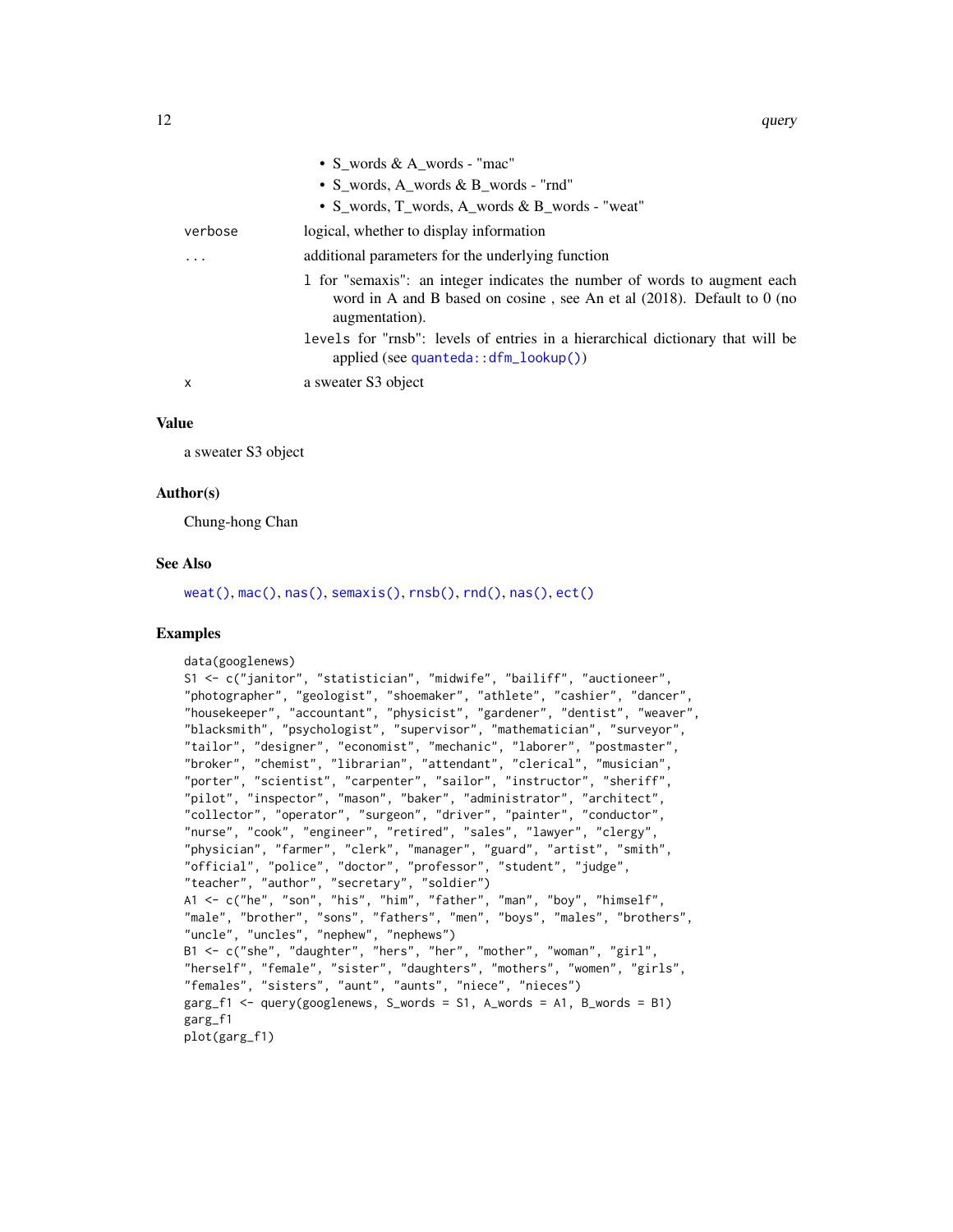<span id="page-12-1"></span><span id="page-12-0"></span>

This function reads word2vec text format and return a dense matrix that can be used by this package. The file can have or have not the "verification line", i.e. the first line contains the dimensionality of the matrix. If the verification line exists, the function will check the returned matrix for correctness.

#### Usage

read\_word2vec(x)

#### Arguments

x path to your text file

#### Value

a dense matrix

#### Author(s)

Chung-hong Chan

<span id="page-12-2"></span>rnd *Relative Norm Distance*

#### Description

This function calculate the relative norm distance (RND) of word embeddings. If possible, please use [query\(\)](#page-10-1) instead.

#### Usage

rnd(w, S\_words, A\_words, B\_words, verbose = FALSE)

#### Arguments

| W       | a numeric matrix of word embeddings, e.g. from read_word2vec                                                                                                                |
|---------|-----------------------------------------------------------------------------------------------------------------------------------------------------------------------------|
| S_words | a character vector of the first set of target words. In an example of studying<br>gender stereotype, it can include occupations such as programmer, engineer,<br>scientists |
| A_words | a character vector of the first set of attribute words. In an example of studying<br>gender stereotype, it can include words such as man, male, he, his.                    |
| B words | a character vector of the second set of attribute words. In an example of studying<br>gender stereotype, it can include words such as woman, female, she, her.              |
| verbose | logical, whether to display information                                                                                                                                     |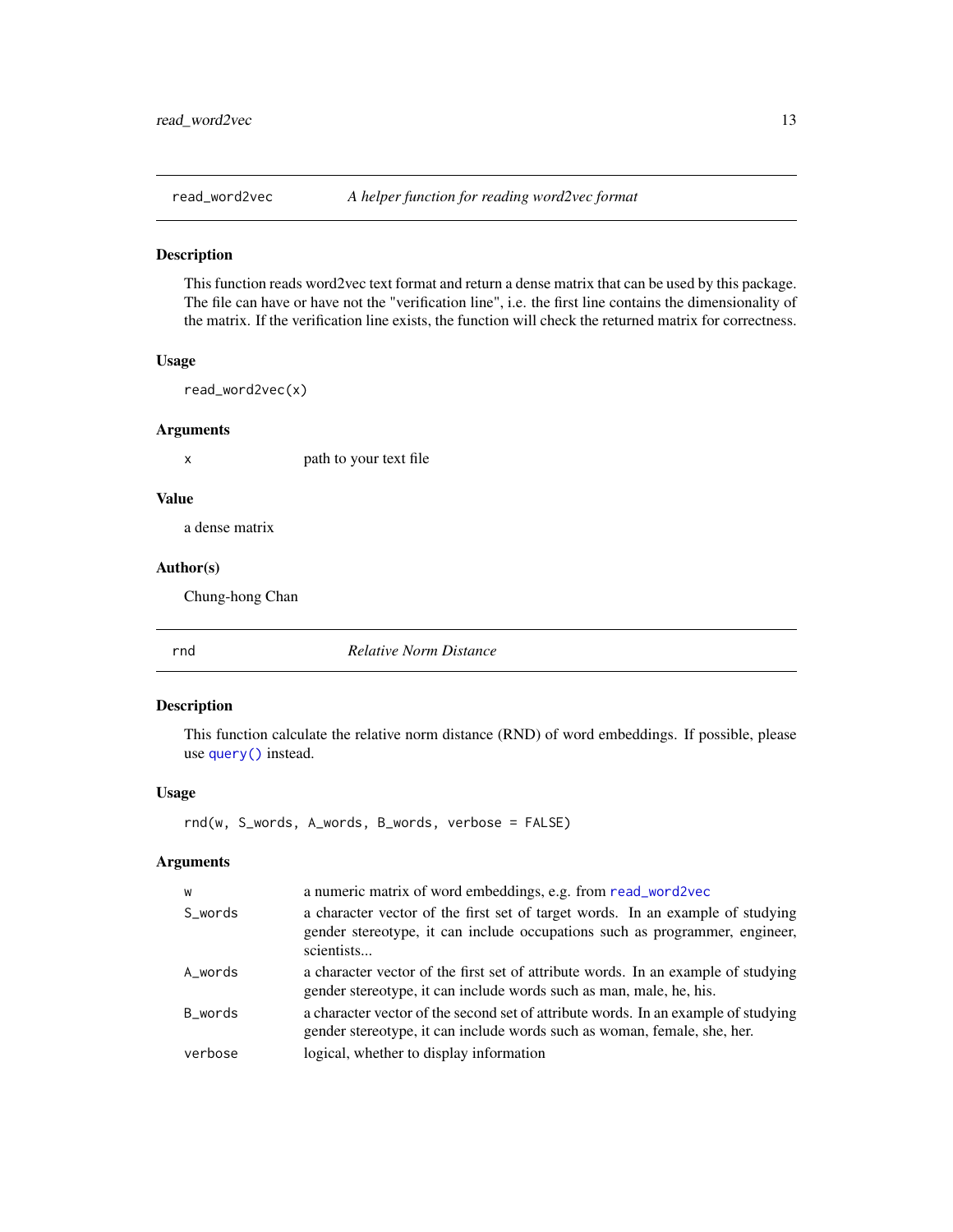#### <span id="page-13-0"></span>Value

A list with class "rnd" containing the following components:

\$norm\_diff a vector of relative norm distances for every word in S\_words

\$S\_words the input S\_words

\$A\_words the input A\_words

\$B\_words the input B\_words

[rnd\\_es](#page-14-1) can be used to obtain the effect size of the test.

#### Author(s)

Chung-hong Chan

#### References

Garg, N., Schiebinger, L., Jurafsky, D., & Zou, J. (2018). Word embeddings quantify 100 years of gender and ethnic stereotypes. Proceedings of the National Academy of Sciences, 115(16), E3635- E3644. [doi:10.1073/pnas.1720347115](https://doi.org/10.1073/pnas.1720347115)

```
data(googlenews)
S1 <- c("janitor", "statistician", "midwife", "bailiff", "auctioneer",
"photographer", "geologist", "shoemaker", "athlete", "cashier", "dancer",
"housekeeper", "accountant", "physicist", "gardener", "dentist", "weaver",
"blacksmith", "psychologist", "supervisor", "mathematician", "surveyor",
"tailor", "designer", "economist", "mechanic", "laborer", "postmaster",
"broker", "chemist", "librarian", "attendant", "clerical", "musician",
"porter", "scientist", "carpenter", "sailor", "instructor", "sheriff",
"pilot", "inspector", "mason", "baker", "administrator", "architect",
"collector", "operator", "surgeon", "driver", "painter", "conductor",
"nurse", "cook", "engineer", "retired", "sales", "lawyer", "clergy",
"physician", "farmer", "clerk", "manager", "guard", "artist", "smith",
"official", "police", "doctor", "professor", "student", "judge",
"teacher", "author", "secretary", "soldier")
A1 <- c("he", "son", "his", "him", "father", "man", "boy", "himself",
"male", "brother", "sons", "fathers", "men", "boys", "males", "brothers",
"uncle", "uncles", "nephew", "nephews")
B1 <- c("she", "daughter", "hers", "her", "mother", "woman", "girl",
"herself", "female", "sister", "daughters", "mothers", "women", "girls",
"females", "sisters", "aunt", "aunts", "niece", "nieces")
garg_f1 <- rnd(googlenews, S1, A1, B1)
plot_bias(garg_f1)
```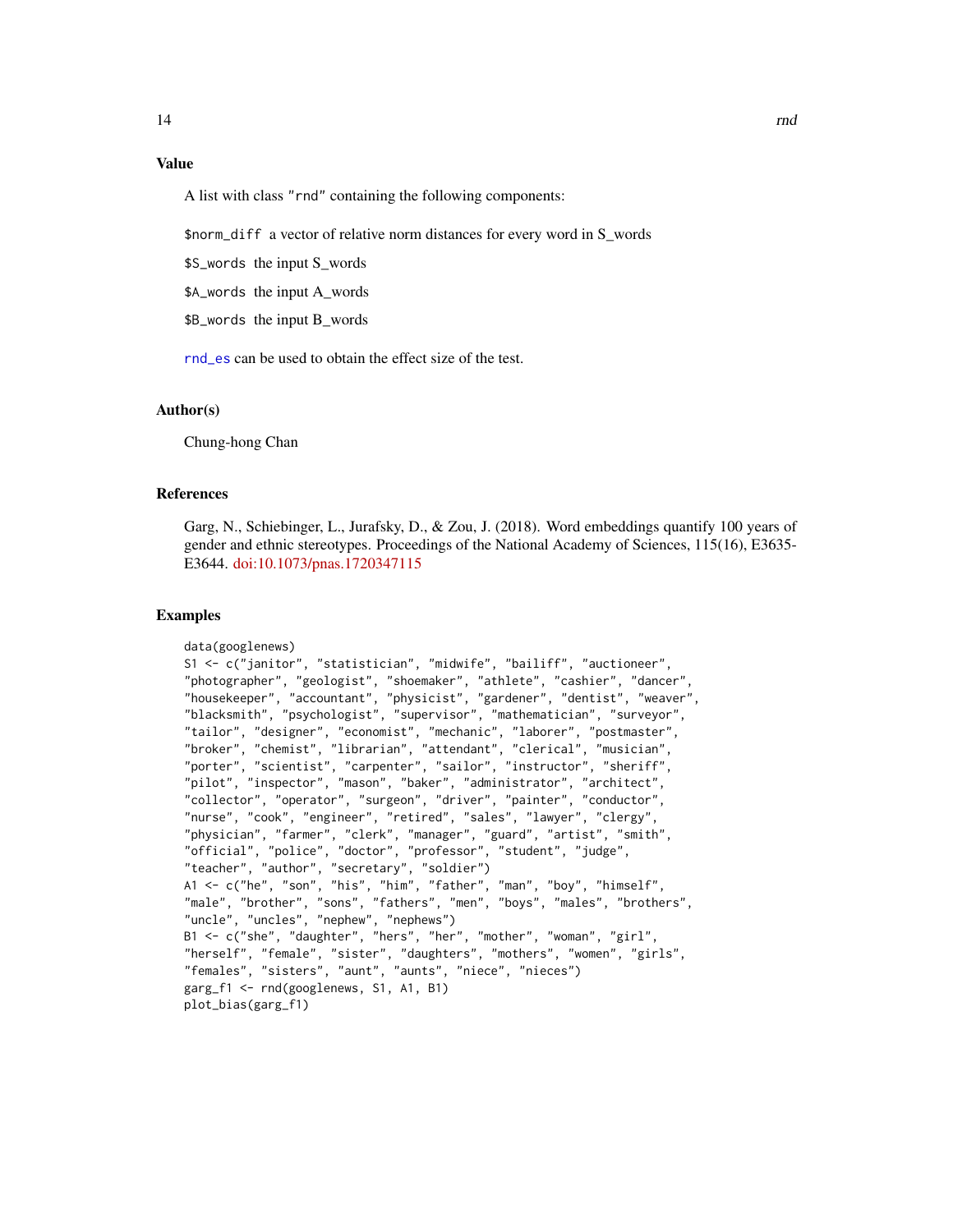<span id="page-14-1"></span><span id="page-14-0"></span>

This function calculates the sum of all relative norm distances from the relative norm distance test. If possible, please use [calculate\\_es\(\)](#page-1-1) instead.

#### Usage

rnd\_es(x)

#### Arguments

x an object from the function [rnd](#page-12-2)

#### Value

Sum of all relative norm distances

#### Author(s)

Chung-hong Chan

#### References

Garg, N., Schiebinger, L., Jurafsky, D., & Zou, J. (2018). Word embeddings quantify 100 years of gender and ethnic stereotypes. Proceedings of the National Academy of Sciences, 115(16), E3635- E3644. [doi:10.1073/pnas.1720347115](https://doi.org/10.1073/pnas.1720347115)

<span id="page-14-2"></span>rnsb *Relative Negative Sentiment Bias*

#### Description

This function estimate the Relative Negative Sentiment Bias (RNSB) of word embeddings (Sweeney & Najafian, 2 019). If possible, please use [query\(\)](#page-10-1) instead.

#### Usage

rnsb(w, S\_words, A\_words, B\_words, levels = 1, verbose = FALSE)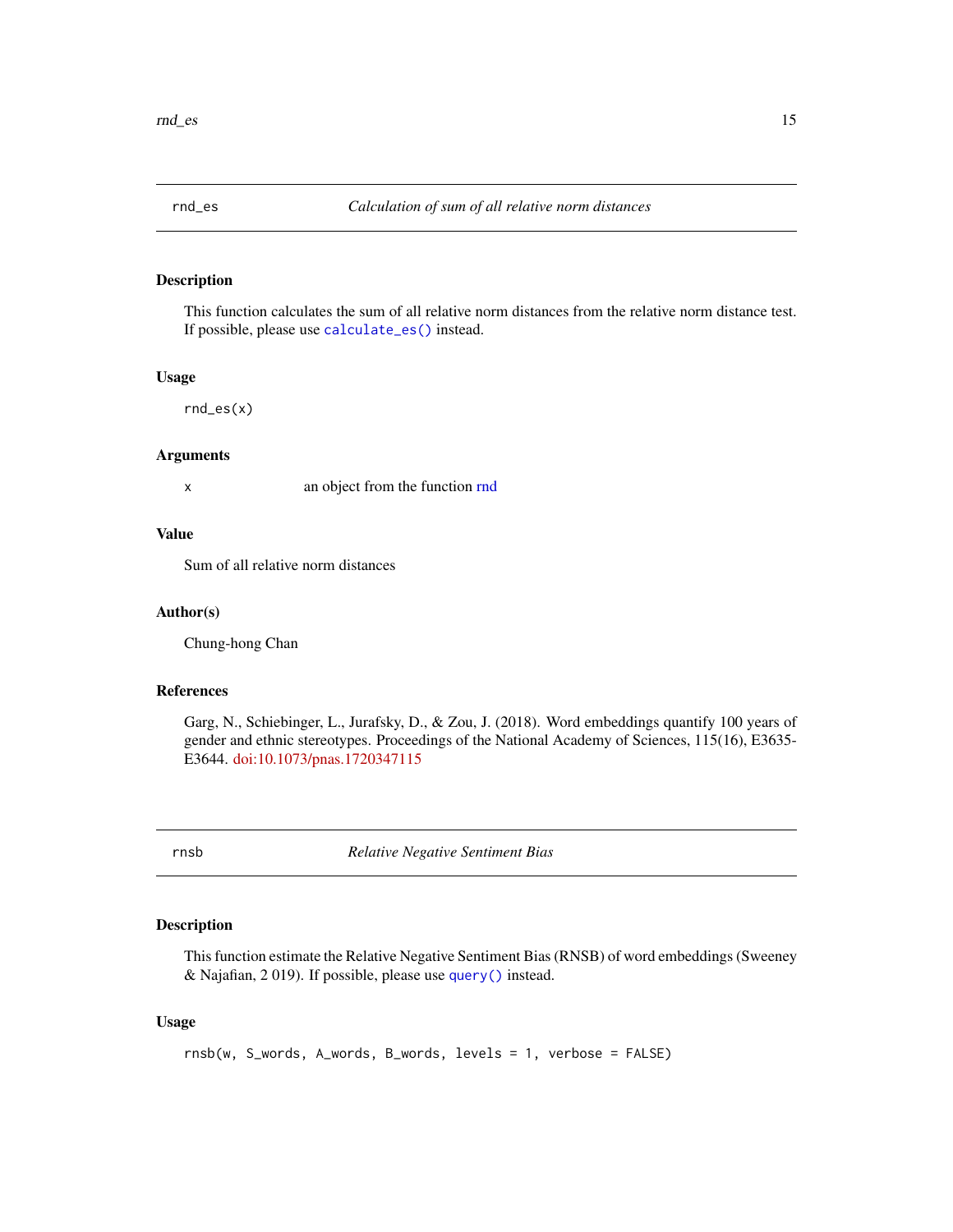#### <span id="page-15-0"></span>Arguments

| W       | a numeric matrix of word embeddings, e.g. from read_word2vec                                                                                                                |
|---------|-----------------------------------------------------------------------------------------------------------------------------------------------------------------------------|
| S_words | a character vector of the first set of target words. In an example of studying<br>gender stereotype, it can include occupations such as programmer, engineer,<br>scientists |
| A_words | a character vector of the first set of attribute words. In an example of studying<br>gender stereotype, it can include words such as man, male, he, his.                    |
| B_words | a character vector of the second set of attribute words. In an example of studying<br>gender stereotype, it can include words such as woman, female, she, her.              |
| levels  | levels of entries in a hierarchical dictionary that will be applied (see quanteda: : $dfm\_lookup()$ )                                                                      |
| verbose | logical, whether to display information                                                                                                                                     |

#### Value

A list with class "rnsb" containing the following components:

\$classifer a logistic regression model with L2 regularization trained with LiblineaR

\$A\_words the input A\_words

\$B\_words the input B\_words

\$S\_words the input S\_words

\$P the predicted negative sentiment probabilities

[rnsb\\_es](#page-16-1) can be used to obtain the effect size of the test.

#### Author(s)

Chung-hong Chan

#### References

Sweeney, C., & Najafian, M. (2019, July). [A transparent framework for evaluating unintended de](https://aclanthology.org/P19-1162/)[mographic bias in word embeddings.](https://aclanthology.org/P19-1162/) In Proceedings of the 57th Annual Meeting of the Association for Computational Linguistics (pp. 1662-1667).

```
data(googlenews)
S1 <- c("janitor", "statistician", "midwife", "bailiff", "auctioneer",
"photographer", "geologist", "shoemaker", "athlete", "cashier", "dancer",
"housekeeper", "accountant", "physicist", "gardener", "dentist", "weaver",
"blacksmith", "psychologist", "supervisor", "mathematician", "surveyor",
"tailor", "designer", "economist", "mechanic", "laborer", "postmaster",
"broker", "chemist", "librarian", "attendant", "clerical", "musician",
"porter", "scientist", "carpenter", "sailor", "instructor", "sheriff",
"pilot", "inspector", "mason", "baker", "administrator", "architect",
"collector", "operator", "surgeon", "driver", "painter", "conductor",
"nurse", "cook", "engineer", "retired", "sales", "lawyer", "clergy",
"physician", "farmer", "clerk", "manager", "guard", "artist", "smith",
```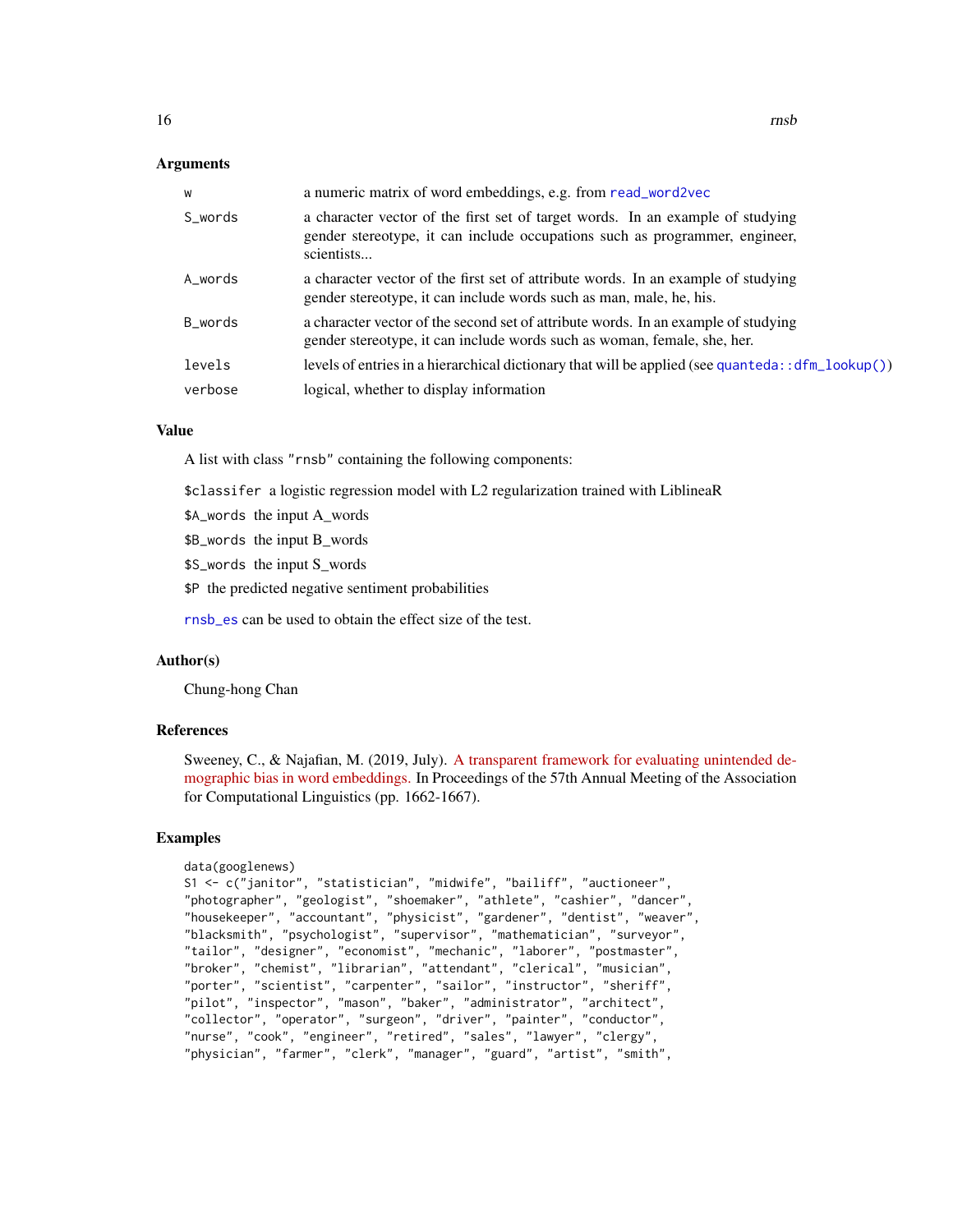#### <span id="page-16-0"></span> $\frac{17}{2}$

```
"official", "police", "doctor", "professor", "student", "judge",
"teacher", "author", "secretary", "soldier")
A1 <- c("he", "son", "his", "him", "father", "man", "boy", "himself",
"male", "brother", "sons", "fathers", "men", "boys", "males", "brothers",
"uncle", "uncles", "nephew", "nephews")
B1 <- c("she", "daughter", "hers", "her", "mother", "woman", "girl",
"herself", "female", "sister", "daughters", "mothers", "women", "girls",
"females", "sisters", "aunt", "aunts", "niece", "nieces")
garg_f1 <- rnsb(googlenews, S1, A1, B1)
plot_bias(garg_f1)
```
<span id="page-16-1"></span>

rnsb\_es *Calculation the Kullback-Leibler divergence*

#### Description

This function calculates the Kullback-Leibler divergence of the predicted negative probabilities, P, from the uniform distribution. If possible, please use [calculate\\_es\(\)](#page-1-1) instead.

#### Usage

rnsb\_es(x)

#### Arguments

x an rnsb object from the [rnsb](#page-14-2) function.

#### Value

the Kullback-Leibler divergence.

#### Author(s)

Chung-hong Chan

#### References

Sweeney, C., & Najafian, M. (2019, July). [A transparent framework for evaluating unintended de](https://aclanthology.org/P19-1162/)[mographic bias in word embeddings.](https://aclanthology.org/P19-1162/) In Proceedings of the 57th Annual Meeting of the Association for Computational Linguistics (pp. 1662-1667).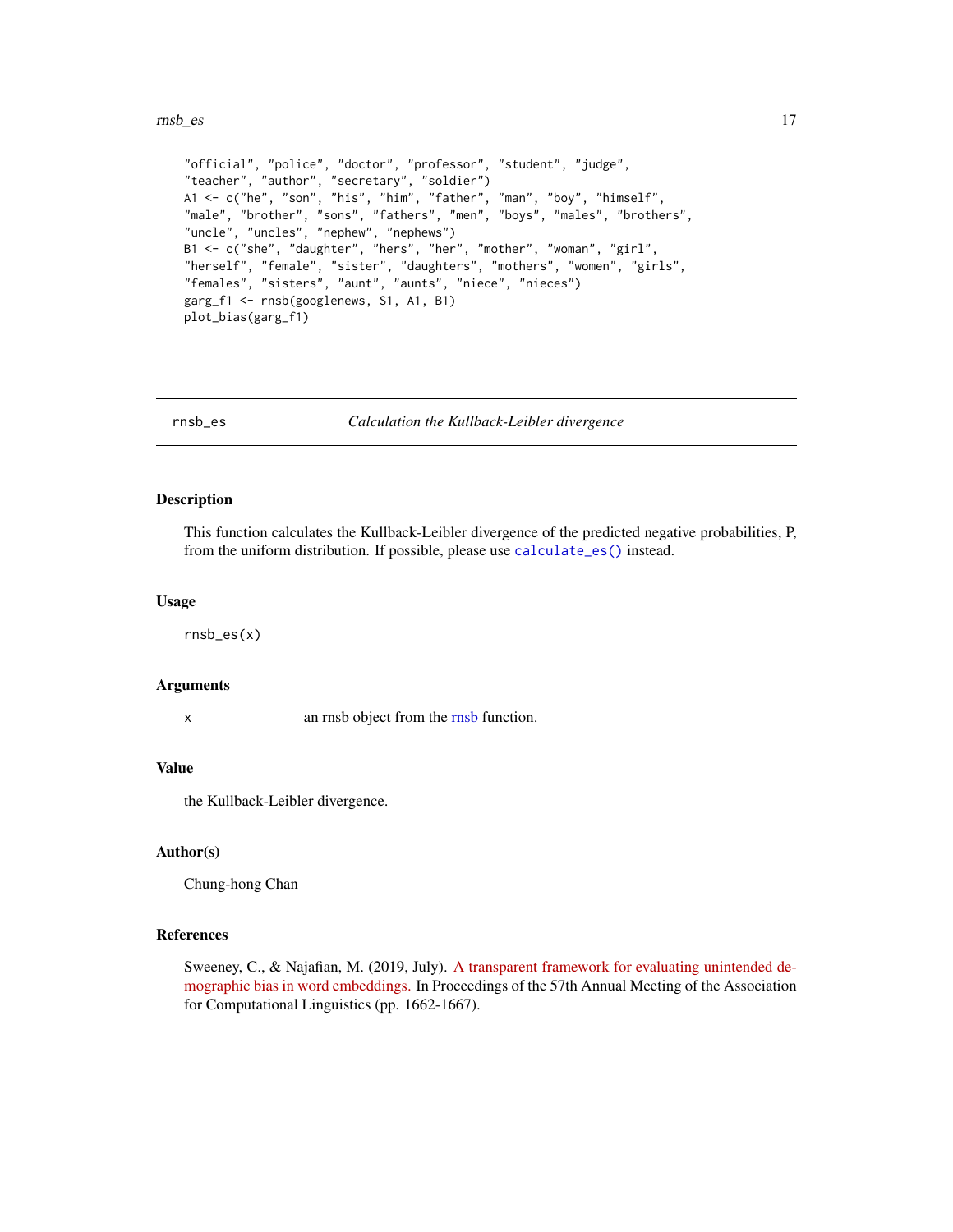This function calculates the axis and the score using the SemAxis framework proposed in An et al (2018). If possible, please use [query\(\)](#page-10-1) instead.

#### Usage

 $semaxis(w, S_words, A_words, B_words, 1 = 0, verbose = FALSE)$ 

#### Arguments

| W       | a numeric matrix of word embeddings, e.g. from read_word2vec                                                                                                                |
|---------|-----------------------------------------------------------------------------------------------------------------------------------------------------------------------------|
| S words | a character vector of the first set of target words. In an example of studying<br>gender stereotype, it can include occupations such as programmer, engineer,<br>scientists |
| A_words | a character vector of the first set of attribute words. In an example of studying<br>gender stereotype, it can include words such as man, male, he, his.                    |
| B words | a character vector of the second set of attribute words. In an example of studying<br>gender stereotype, it can include words such as woman, female, she, her.              |
|         | an integer indicates the number of words to augment each word in A and B based<br>on cosine, see An et al $(2018)$ . Default to 0 (no augmentation).                        |
| verbose | logical, whether to display information                                                                                                                                     |

#### Value

A list with class "semaxis" containing the following components:

\$P for each of words in S, the score according to SemAxis

- \$V the semantic axis vector
- \$S\_words the input S\_words
- \$A\_words the input A\_words
- \$B\_words the input B\_words

#### Author(s)

Chung-hong Chan

#### References

An, J., Kwak, H., & Ahn, Y. Y. (2018). [SemAxis: A lightweight framework to characterize domain](https://arxiv.org/abs/1806.05521)[specific word semantics beyond sentiment.](https://arxiv.org/abs/1806.05521) arXiv preprint arXiv:1806.05521.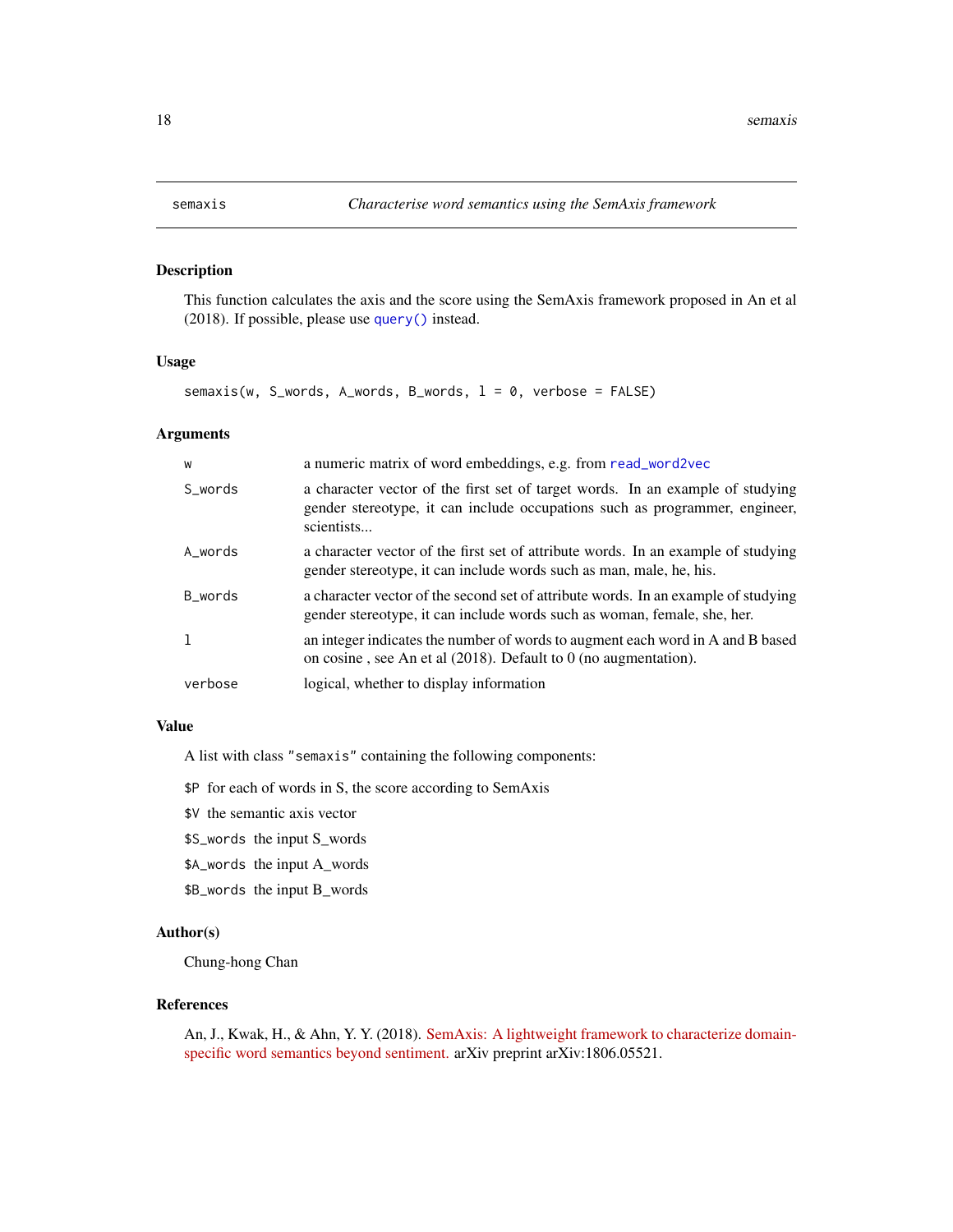#### <span id="page-18-0"></span>small\_reddit 19

#### Examples

```
data(glove_math)
S1 <- c("math", "algebra", "geometry", "calculus", "equations",
"computation", "numbers", "addition")
A1 <- c("male", "man", "boy", "brother", "he", "him", "his", "son")
B1 <- c("female", "woman", "girl", "sister", "she", "her", "hers", "daughter")
semaxis(glove_math, S1, A1, B1, l = 0)$P
```
small\_reddit *A subset of the pretrained word2vec word vectors on Reddit*

#### Description

This is a subset of the pretrained word2vec word vectors on Reddit provided by An et al. (2018). With this dataset, you can try with the "l" parameter of [semaxis\(\)](#page-17-1) up to 10.

#### Usage

small\_reddit

#### Format

An object of class matrix (inherits from array) with 106 rows and 300 columns.

#### References

An, J., Kwak, H., & Ahn, Y. Y. (2018). [SemAxis: A lightweight framework to characterize domain](https://arxiv.org/abs/1806.05521)[specific word semantics beyond sentiment.](https://arxiv.org/abs/1806.05521) arXiv preprint arXiv:1806.05521.

<span id="page-18-1"></span>weat *Speedy Word Embedding Association Test*

#### Description

This functions test the bias in a set of word embeddings using the method by Caliskan et al (2017). If possible, please use [query\(\)](#page-10-1) instead.

#### Usage

weat(w, S\_words, T\_words, A\_words, B\_words, verbose = FALSE)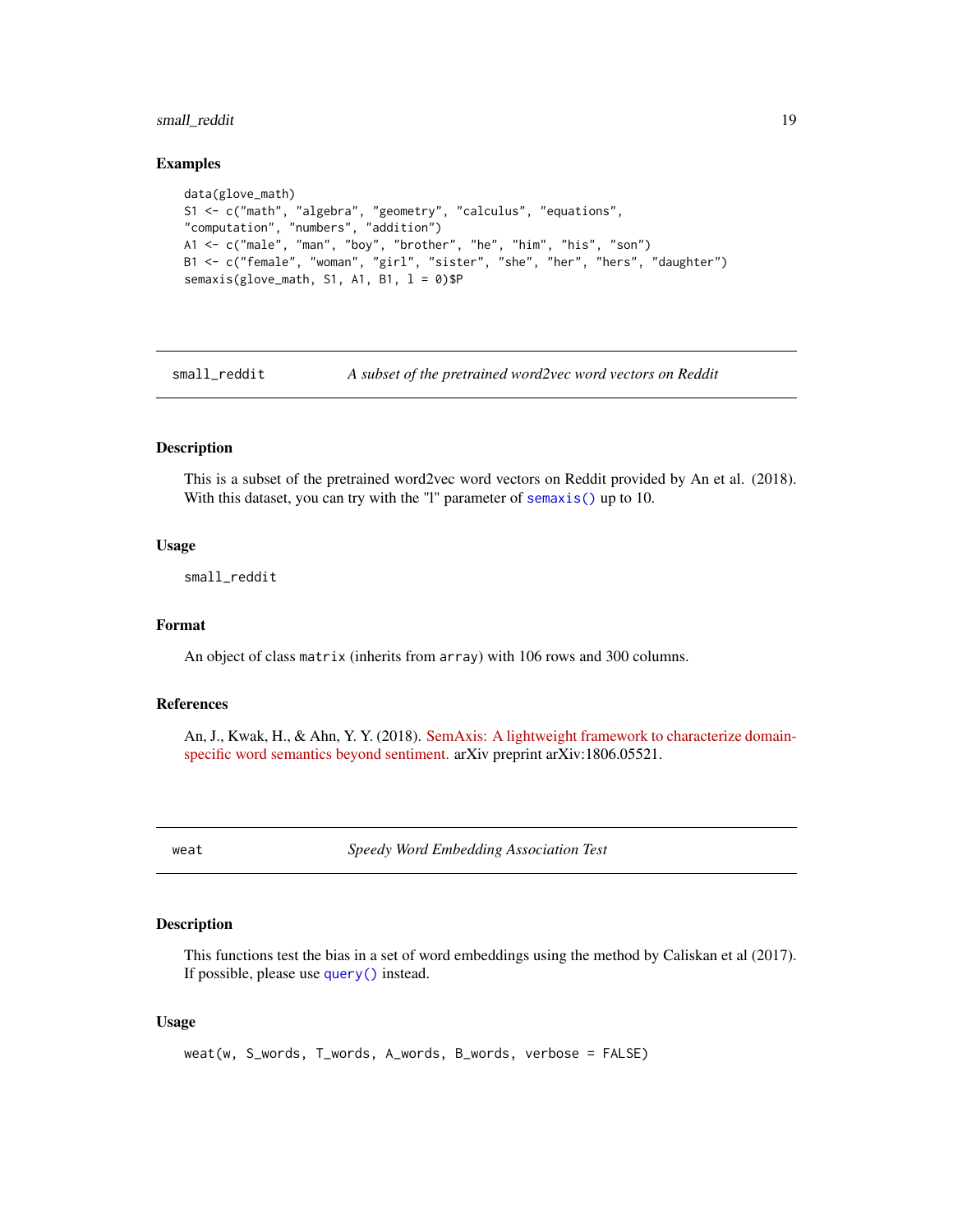#### <span id="page-19-0"></span>Arguments

| W       | a numeric matrix of word embeddings, e.g. from read_word2vec                                                                                                                |
|---------|-----------------------------------------------------------------------------------------------------------------------------------------------------------------------------|
| S_words | a character vector of the first set of target words. In an example of studying<br>gender stereotype, it can include occupations such as programmer, engineer,<br>scientists |
| T_words | a character vector of the second set of target words. In an example of studying<br>gender stereotype, it can include occupations such as nurse, teacher, librarian          |
| A_words | a character vector of the first set of attribute words. In an example of studying<br>gender stereotype, it can include words such as man, male, he, his.                    |
| B_words | a character vector of the second set of attribute words. In an example of studying<br>gender stereotype, it can include words such as woman, female, she, her.              |
| verbose | logical, whether to display information                                                                                                                                     |

#### Value

A list with class "weat" containing the following components:

- \$S\_diff for each of words in S\_words, mean of the mean differences in cosine similarity between words in A\_words and words in B\_words
- \$T\_diff for each of words in T\_words, mean of the mean differences in cosine similarity between words in A\_words and words in B\_words
- \$S\_words the input S\_words
- \$T\_words the input T\_words
- \$A\_words the input A\_words
- \$B\_words the input B\_words

[weat\\_es](#page-20-1) can be used to obtain the effect size of the test; [weat\\_resampling](#page-21-1) for a test of significance.

#### Author(s)

Chung-hong Chan

#### References

Caliskan, A., Bryson, J. J., & Narayanan, A. (2017). Semantics derived automatically from language corpora contain human-like biases. Science, 356(6334), 183-186. [doi:10.1126/science.aal4230](https://doi.org/10.1126/science.aal4230)

```
# Reproduce the number in Caliskan et al. (2017) - Table 1, "Math vs. Arts"
data(glove_math)
S1 <- c("math", "algebra", "geometry", "calculus", "equations",
"computation", "numbers", "addition")
T1 <- c("poetry", "art", "dance", "literature", "novel", "symphony", "drama", "sculpture")
A1 <- c("male", "man", "boy", "brother", "he", "him", "his", "son")
B1 <- c("female", "woman", "girl", "sister", "she", "her", "hers", "daughter")
sw <- weat(glove_math, S1, T1, A1, B1)
weat_es(sw)
```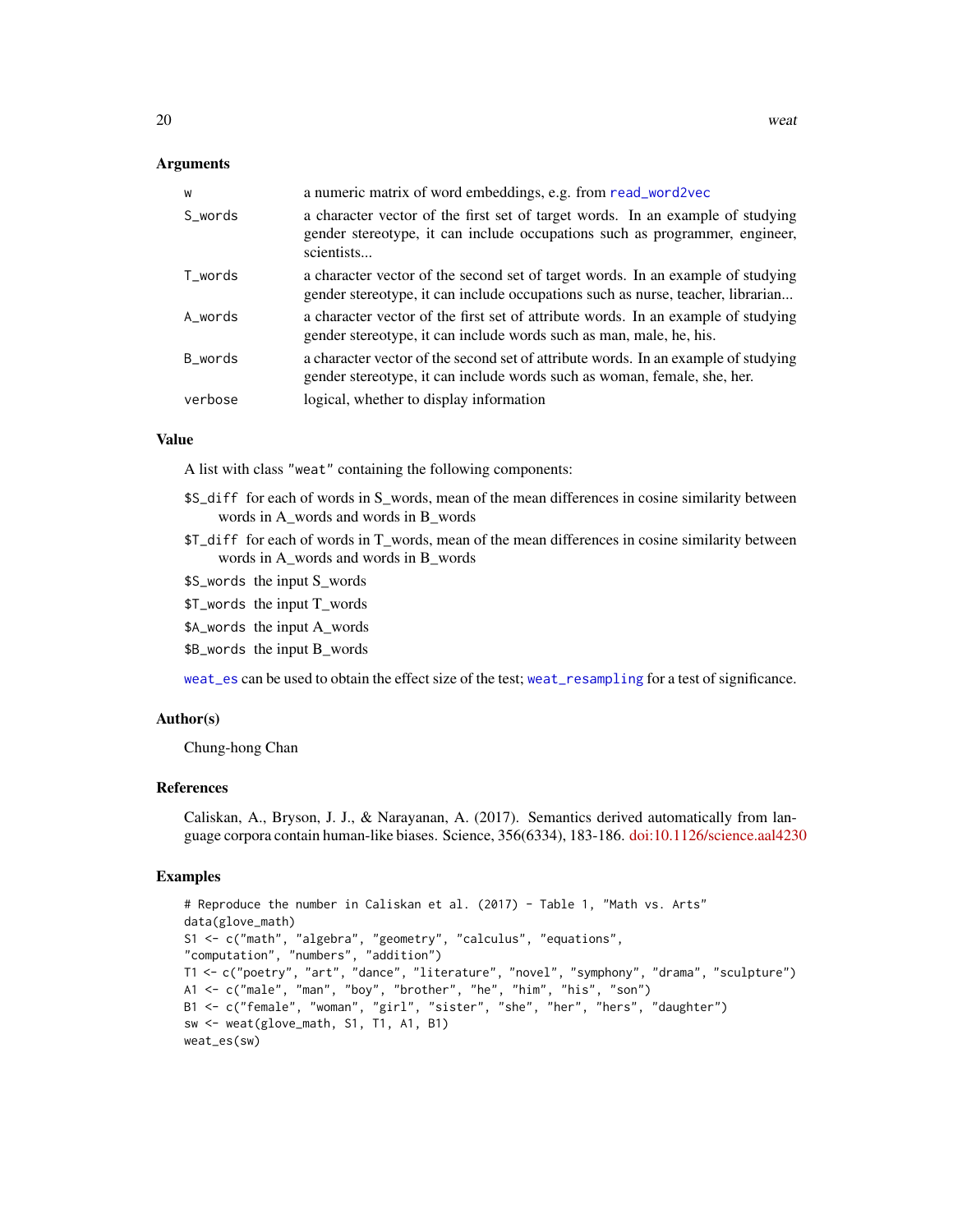<span id="page-20-1"></span><span id="page-20-0"></span>

This function calculates the effect size from a sweater object. The original implementation in Caliskan et al. (2017) assumes the numbers of words in S and in T must be equal. The current implementation eases this assumption by adjusting the variance with the difference in sample sizes. It is also possible to convert the Cohen's d to Pearson's correlation coefficient (r). If possible, please use [calculate\\_es\(\)](#page-1-1) instead.

#### Usage

```
weat_es(x, standardize = TRUE, r = FALSE)
```
#### Arguments

| X           | an object from the weat function.                                                                                                                         |
|-------------|-----------------------------------------------------------------------------------------------------------------------------------------------------------|
| standardize | a boolean to denote whether to correct the difference by the standard division.<br>The standardized version can be interpreted the same way as Cohen's d. |
| r           | a boolean to denote whether convert the effect size to biserial correlation coeffi-<br>cient.                                                             |

#### Value

the effect size of the query

#### Author(s)

Chung-hong Chan

#### References

Caliskan, A., Bryson, J. J., & Narayanan, A. (2017). Semantics derived automatically from language corpora contain human-like biases. Science, 356(6334), 183-186. [doi:10.1126/science.aal4230](https://doi.org/10.1126/science.aal4230)

```
# Reproduce the number in Caliskan et al. (2017) - Table 1, "Math vs. Arts"
data(glove_math)
S1 <- c("math", "algebra", "geometry", "calculus", "equations",
"computation", "numbers", "addition")
T1 <- c("poetry", "art", "dance", "literature", "novel", "symphony", "drama", "sculpture")
A1 <- c("male", "man", "boy", "brother", "he", "him", "his", "son")
B1 <- c("female", "woman", "girl", "sister", "she", "her", "hers", "daughter")
sw <- weat(glove_math, S1, T1, A1, B1)
weat_es(sw)
```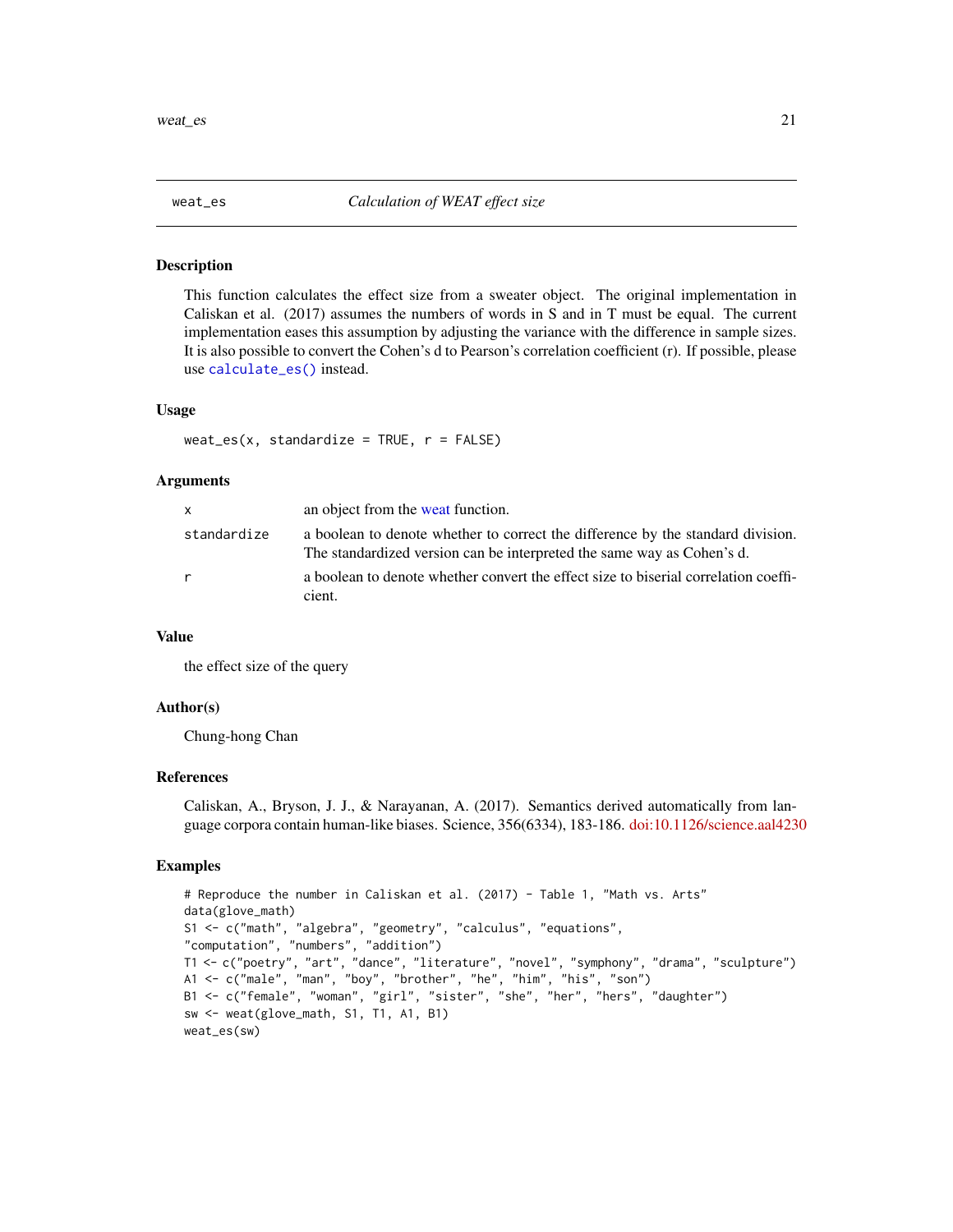<span id="page-21-1"></span><span id="page-21-0"></span>

This function conducts the test of significance for WEAT as described in Caliskan et al. (2017). The exact test (proposed in Caliskan et al.) takes an unreasonably long time, if the total number of words in S and T is larger than 10. The resampling test is an approximation of the exact test.

#### Usage

```
weat_exact(x)
```
weat\_resampling(x, n\_resampling = 9999)

#### Arguments

|              | an object from the weat function.                                              |
|--------------|--------------------------------------------------------------------------------|
| n_resampling | an integer specifying the number of replicates used to estimate the exact test |

#### Value

A list with class "htest"

#### Author(s)

Chung-hong Chan

#### References

Caliskan, A., Bryson, J. J., & Narayanan, A. (2017). Semantics derived automatically from language corpora contain human-like biases. Science, 356(6334), 183-186. [doi:10.1126/science.aal4230](https://doi.org/10.1126/science.aal4230)

```
# Reproduce the number in Caliskan et al. (2017) - Table 1, "Math vs. Arts"
data(glove_math)
S1 <- c("math", "algebra", "geometry", "calculus", "equations",
"computation", "numbers", "addition")
T1 <- c("poetry", "art", "dance", "literature", "novel", "symphony", "drama", "sculpture")
A1 <- c("male", "man", "boy", "brother", "he", "him", "his", "son")
B1 <- c("female", "woman", "girl", "sister", "she", "her", "hers", "daughter")
sw <- weat(glove_math, S1, T1, A1, B1)
weat_resampling(sw)
```